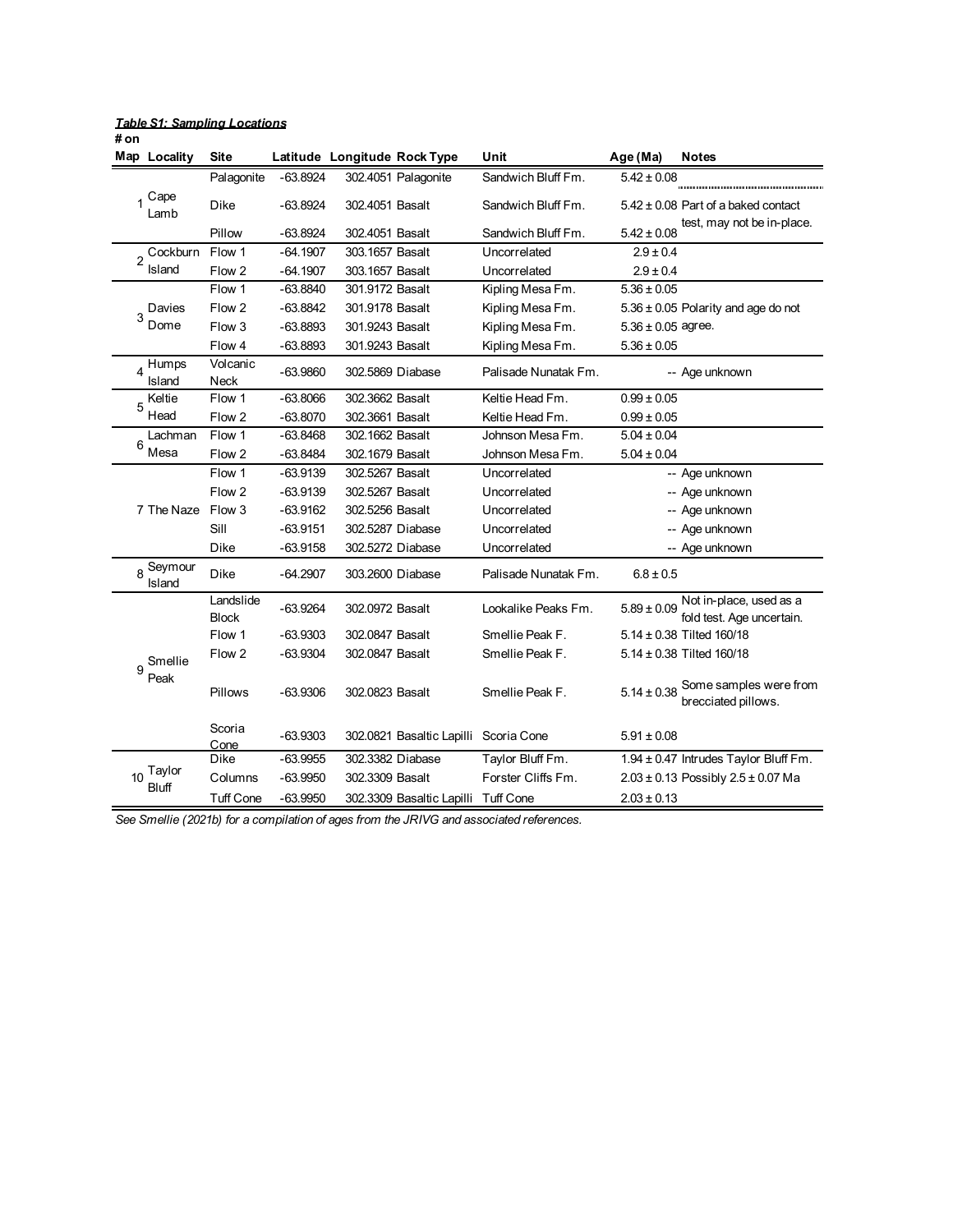| Table S2: Mean Paleomagnetic Pole Positions |  |  |  |
|---------------------------------------------|--|--|--|
|                                             |  |  |  |

| Pole Name              | Lat     | Lon   | N.   | A95 R |      | K    | <b>A</b> | -SF                 | ΔI | <b>Notes</b>                                                                                                                   |
|------------------------|---------|-------|------|-------|------|------|----------|---------------------|----|--------------------------------------------------------------------------------------------------------------------------------|
| This Study             | $-87.7$ | 272.6 | 19   | 7.0   | 18.2 | 23.8 | 34.9     | $15.85 \pm 3.8/4.1$ |    | $0.80 \pm 3.6/2.8$ Excludes transitional poles                                                                                 |
| All JRI                | $-88.1$ | 269.5 | - 32 | 5.8   | 30.5 | 20.0 | 37.6     | $17.69 \pm 3.4/3.4$ |    | $-0.45 \pm 3.0/2.6$ This study + Kristiánsson et al. (2005)                                                                    |
| Antarctic<br>Peninsula | $-87.1$ | 028.9 | 68   | 3.4   | 65.4 | 25.9 | 33.6     | $15.68 \pm 1.9/1.9$ |    | 0.46 ± 2.3/1.6 This study + Kristjánsson et al. (2005) + Olivia-<br>0.46 ± 2.3/1.6 Urcia et al. (2016) + Baraldo et al. (2003) |
| PSV <sub>10</sub>      | -87.5   | 024.9 | 58   | 3.6   | 55.9 | 27.7 | 32.7     | $15.38 \pm 1.8/2.0$ |    | $0.49 \pm 2.1/1.8$ All AP sites that pass PSV10 data criteria                                                                  |

*N* = number of samples measured; a95 = 95% confidence interval; K = precision parameter; R = vector sum; A = Vandamme (1994) cutoff angle, S<sub>F</sub>

*= VGP dispersion (with 95% bootstrap confidence intervals), ΔI = Inclination anomaly (with 95% bootstrap confidence intervals).*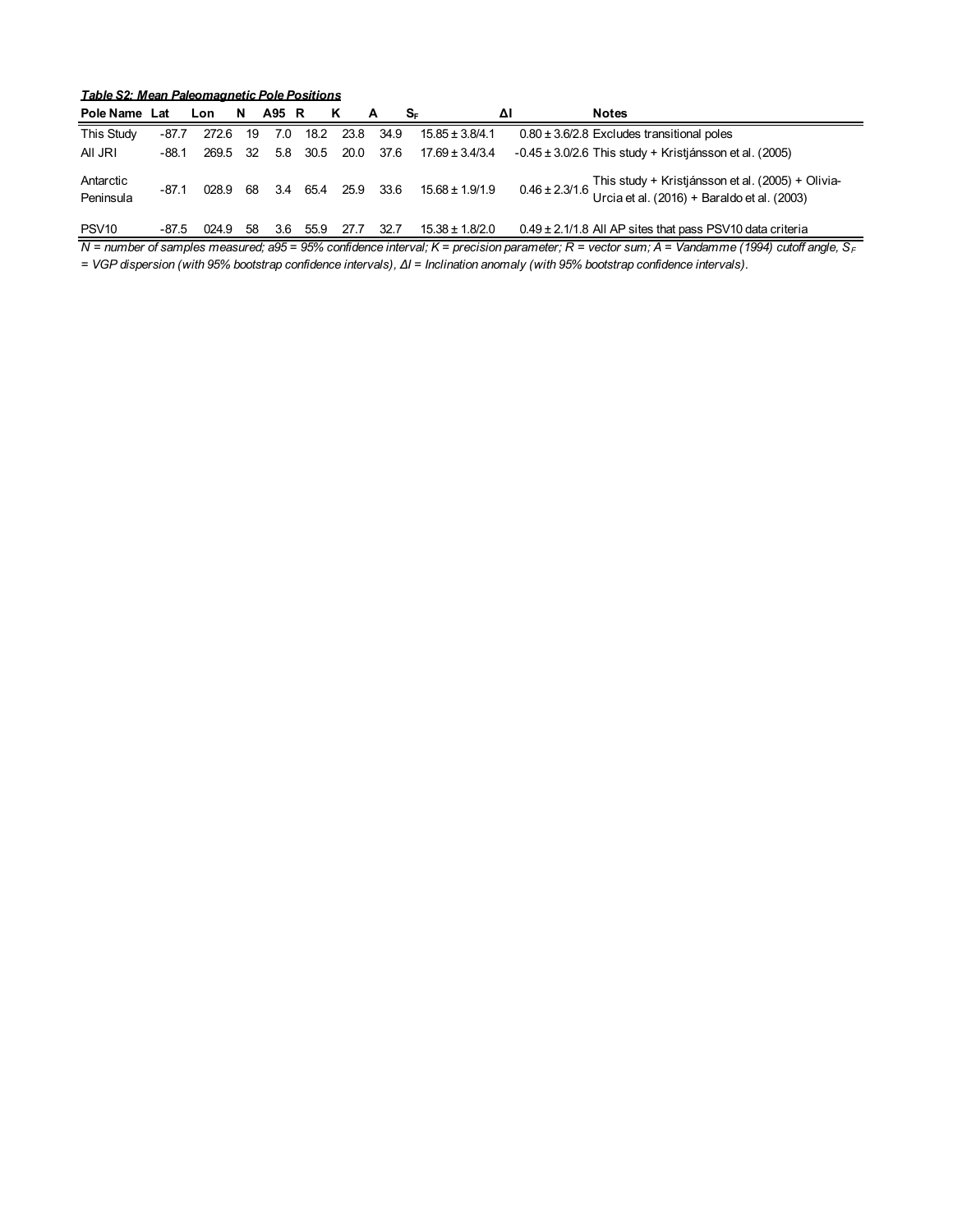| Table S3: Least-squares best fit directions |             |                   |       |         |          |                | Max Step (T | <b>Min Step</b>      |
|---------------------------------------------|-------------|-------------------|-------|---------|----------|----------------|-------------|----------------------|
| Location                                    | <b>Site</b> | <b>Sample</b>     | D     | ı       | n        | <b>MAD</b>     | or °C)      | (T or °C)            |
| Cockburn Island                             | Flow 1      | CKA1              | 342.4 | 24.9    | 5        | 6.8            | 2.21E-02    | 5.38E-02             |
| Cockburn Island                             | Flow 1      | CKA <sub>2</sub>  | 351   | 32.9    | 10       | 2.2            | 8.85E-02    | 1.99E-02             |
| Cockburn Island                             | Flow 1      | CKA3              | 339.4 | 70      | 6        | 3.8            | 2.04E-02    | 4.56E-02             |
| Cockburn Island                             | Flow 2      | CKA5              | 1.3   | $-68.2$ | 18       | 6.5            | 8.85E-02    | 1.60E-03             |
| Cockburn Island                             | Flow 2      | CKA6              | 19.9  | $-58$   | 18       | 6.3            | 8.85E-02    | 1.60E-03             |
| Cockburn Island                             | Flow 2      | CKA7              | 40    | $-61.5$ | 17       | 4.6            | 7.50E-02    | 1.60E-03             |
| Cockburn Island                             | Flow 2      | CKA8              | 7     | $-58.3$ | 18       | 6.2            | 8.85E-02    | 1.60E-03             |
| Cockburn Island                             | Flow 2      | CKA9              | 3.1   | $-68.8$ | 18       | 4.6            | 8.85E-02    | 1.60E-03             |
| Cockburn Island                             | Flow 2      | CKA10             | 18.7  | $-49$   | 14       | 9.1            | 8.85E-02    | 1.02E-02             |
| Cockburn Island                             | Flow 2      | CKA11             | 8.3   | $-58.6$ | 18       | 6.3            | 8.85E-02    | 1.60E-03             |
| Cockburn Island                             | Flow 2      | CKA13             | 26.1  | $-58.9$ | 16       | 6.4            | 6.35E-02    | 1.60E-03             |
| Cockburn Island                             | Flow 2      | CKA14             | 23.6  | $-70.5$ | 18       | 2.2            | 8.85E-02    | 1.60E-03             |
| Cockburn Island                             | Flow 2      | CKA15             | 7     | $-60.4$ | 16       | 5.4            | 6.35E-02    | 1.60E-03             |
| Cape Lamb                                   | Palagonite  | CLC1              | 84.7  | $-51$   | 11       | 12.9           | 9.00E-02    | 1.99E-02             |
| Cape Lamb                                   | Palagonite  | CLC <sub>2</sub>  | 87.9  | $-56$   | 10       | 6.8            | 9.00E-02    | 2.35E-02             |
| Cape Lamb                                   | Palagonite  | CLC <sub>3</sub>  | 84    | $-54.5$ | 12       | 5.5            | 9.00E-02    | 1.69E-02             |
| Cape Lamb                                   | Palagonite  | CLC4              | 76.3  | $-42.4$ | 9        | 2.9            | 9.00E-02    | 2.77E-02             |
| Cape Lamb                                   | Palagonite  | CLC5              | 77.5  | $-47.6$ | 11       | 3.5            | 9.00E-02    | 1.99E-02             |
| Cape Lamb                                   | Palagonite  | CLC6              | 76.7  | $-53.5$ | 12       | 4.6            | 9.00E-02    | 1.69E-02             |
| Cape Lamb                                   | Palagonite  | CLC7              | 112   | $-65$   | 11       | 8.2            | 9.00E-02    | 1.99E-02             |
| Cape Lamb                                   | Palagonite  | CLC8              | 118   | $-63.6$ | 18       | 5              | 9.00E-02    | 3.20E-03             |
| Cape Lamb                                   | Palagonite  | CLC9              | 88.4  | $-43.9$ | 19       | 11.6           | 9.00E-02    | 1.60E-03             |
| Cape Lamb                                   | Dike        | CLD1              | 87.2  | $-54.2$ | 7        | 8.2            | 2.86E-02    | 3.87E-02             |
| Cape Lamb                                   | Dike        | CLD <sub>2</sub>  | 89.8  | $-21.9$ | 6        | 12.8           | 8.85E-02    | 3.87E-02             |
| Cape Lamb                                   | Dike        | CLD <sub>3</sub>  | 75.4  | $-29.7$ | 7        | 10.2           | 5.46E-03    | 3.87E-02             |
| Cape Lamb                                   | Dike        | CLD6              | 272.5 | 43.9    | 8        | 7.7            | 6.35E-02    | 1.99E-02             |
| Cape Lamb                                   | Dike        | CLD7              | 248.6 | 49.5    | 16       | 10.7           | 6.35E-02    | 1.60E-03             |
| Cape Lamb                                   | Pillow      | CLP1              | 60.8  | $-39.3$ | 19       | 9.6            | 9.00E-02    | 1.60E-03             |
| Cape Lamb                                   | Pillow      | CLP3              | 258.3 | 49.9    | 11       | 9.3            | 9.00E-02    | 1.99E-02             |
| Cape Lamb                                   | Pillow      | CLP4              | 287.2 | 25.3    | 11       | 5              | 9.00E-02    | 1.99E-02             |
| Cape Lamb                                   | Pillow      | CLP5              | 58.3  | $-49.8$ | 15       | 3              | 9.00E-02    | 1.02E-02             |
| Cape Lamb                                   | Pillow      | CLP6              | 87    | $-58.1$ | 15       | 3.3            | 9.00E-02    | 1.02E-02             |
| Cape Lamb                                   | Pillow      | CLP7              | 81.3  | $-54.5$ | 15       | 5.6            | 9.00E-02    | 1.02E-02             |
| Davies Dome                                 | Flow 1      | DAD1              | 16.9  | $-77.8$ | 19       | 0.8            | 9.00E-02    | 1.60E-03             |
| Davies Dome                                 | Flow 1      | DAD <sub>2</sub>  | 14.4  | $-74.9$ | 19       | 0.6            | 9.00E-02    | 1.60E-03             |
| Davies Dome                                 | Flow 1      | DAD <sub>3</sub>  | 25    | $-74.5$ | 15       | 1.1            | 9.00E-02    | 1.02E-02             |
|                                             | Flow 1      | DAD4              | 34.8  | $-73.7$ | 15       | 1.4            | 9.00E-02    | 1.02E-02             |
| Davies Dome<br>Davies Dome                  | Flow 1      | DAD <sub>5</sub>  | 22.6  | $-76.5$ | 19       | 1.7            | 9.00E-02    | 1.60E-03             |
| Davies Dome                                 | Flow 1      | DAD <sub>6</sub>  | 354.4 | $-77.8$ | 19       | 0.7            | 9.00E-02    | 1.60E-03             |
| Davies Dome                                 | Flow 1      | DAD7              | 3.9   | $-77.6$ | 19       | 1.9            | 9.00E-02    | 1.60E-03             |
| Davies Dome                                 |             |                   |       | $-76.8$ |          |                |             |                      |
| Davies Dome                                 | Flow 1      | DAD <sub>9</sub>  | 12    |         | 19<br>15 | 1.2            | 9.00E-02    | 1.60E-03<br>1.02E-02 |
| Davies Dome                                 | Flow 1      | DAD <sub>10</sub> | 354.7 | $-81.4$ | 19       | 0.6<br>3       | 9.00E-02    |                      |
|                                             | Flow 1      | DAD11             | 359.4 | $-75.3$ |          |                | 9.00E-02    | 1.60E-03             |
| Davies Dome                                 | Flow 1      | DAD <sub>12</sub> | 7.5   | $-74.6$ | 11       | 1.6            | 9.00E-02    | 1.99E-02             |
| Davies Dome                                 | Flow 2      | DAD <sub>13</sub> | 37.1  | $-74.1$ | 11       | $\overline{c}$ | 9.00E-02    | 1.99E-02             |
| Davies Dome                                 | Flow 2      | DAD16             | 346.5 | $-78$   | 15       | 7.8            | 9.00E-02    | 1.02E-02             |
| Davies Dome                                 | Flow 2      | DAD17             | 0.8   | $-78.3$ | 11       | 1.6            | 9.00E-02    | 1.99E-02             |
| Davies Dome                                 | Flow 2      | DAD <sub>18</sub> | 32.2  | $-74.2$ | 15       | 1.7            | 9.00E-02    | 1.02E-02             |
| Davies Dome                                 | Flow 2      | DAD19             | 339.2 | $-78.7$ | 12       | 9.6            | 3.31E-02    | 1.99E-02             |
| Davies Dome                                 | Flow 2      | DAD <sub>20</sub> | 352.8 | $-78$   | 19       | 10.7           | 9.00E-02    | 1.60E-03             |
| Davies Dome                                 | Flow 2      | DAD <sub>21</sub> | 339.2 | $-79.9$ | 19       | 12.7           | 9.00E-02    | 1.60E-03             |
| Davies Dome                                 | Flow 2      | DAD <sub>23</sub> | 358.3 | $-79.1$ | 11       | 6              | 9.00E-02    | 1.99E-02             |
| Davies Dome                                 | Flow 2      | DAD <sub>27</sub> | 24.9  | $-78.5$ | 15       | 9.3            | 9.00E-02    | 1.02E-02             |
| Davies Dome                                 | Flow 4      | DVD1              | 276.6 | $-82.9$ | 18       | 4.6            | 8.85E-02    | 1.60E-03             |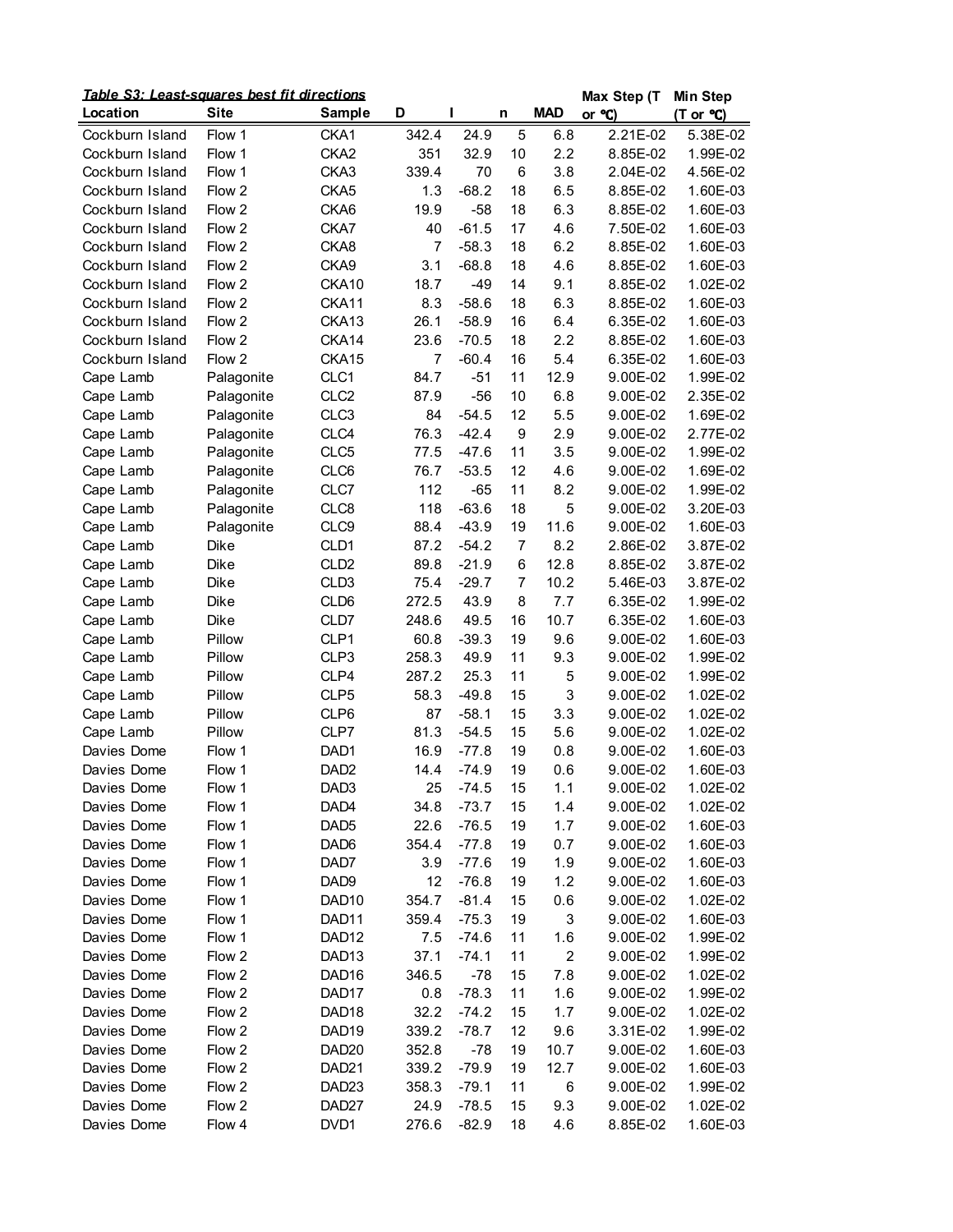| Davies Dome  | Flow 4               | DVD <sub>2</sub>  | 312.8          | $-82.1$ | 22             | 13.2           | 8.85E-02 | $0.00E + 00$ |
|--------------|----------------------|-------------------|----------------|---------|----------------|----------------|----------|--------------|
| Davies Dome  | Flow 4               | DVD3              | 311.7          | $-82.3$ | 18             | 7.1            | 8.85E-02 | 1.60E-03     |
| Davies Dome  | Flow 4               | DVD4              | 315.1          | $-79.7$ | 18             | 5.1            | 8.85E-02 | 1.60E-03     |
| Davies Dome  | Flow 4               | DVD <sub>5</sub>  | 309.4          | $-84.4$ | 10             | $\overline{2}$ | 8.85E-02 | 1.99E-02     |
| Davies Dome  | Flow 4               | DVD <sub>6</sub>  | 309.3          | $-84.9$ | 18             | 10.8           | 8.85E-02 | 1.60E-03     |
| Davies Dome  | Flow 3               | DVD <sub>8</sub>  | 353.9          | $-88$   | 10             | $\overline{2}$ | 8.85E-02 | 1.99E-02     |
| Davies Dome  | Flow 3               | DVD9              | 322.6          | $-84.2$ | 10             | 11.2           | 8.85E-02 | 1.99E-02     |
| Davies Dome  | Flow 3               | DVD <sub>10</sub> | 290            | $-85.7$ | 18             | 7.4            | 8.85E-02 | 1.60E-03     |
| Humps Island | <b>Volcanic Neck</b> | <b>HIA21</b>      | 184.7          | $-18.7$ | 10             | 1.7            | 8.85E-02 | 1.99E-02     |
| Humps Island | <b>Volcanic Neck</b> | <b>HIA22</b>      | 359.1          | $-32.6$ | $\overline{7}$ | 6.9            | 6.52E-03 | 3.87E-02     |
| Humps Island | Volcanic Neck        | <b>HIA23</b>      | 340.8          | $-56.9$ | 12             | 13             | 8.85E-02 | 5.30E-03     |
| Humps Island | Volcanic Neck        | <b>HIA24</b>      | 319.2          | $-73.2$ | $\overline{7}$ | 6.7            | 2.71E-02 | 3.87E-02     |
| Humps Island | Volcanic Neck        | <b>HIA25</b>      | 3.4            | $-58.8$ | 10             | 8.5            | 8.85E-02 | 1.99E-02     |
| Humps Island | Volcanic Neck        | <b>HIA26</b>      | 320.8          | $-62.6$ | 10             | 8.9            | 8.85E-02 | 1.99E-02     |
| Humps Island | Volcanic Neck        | <b>HIA27</b>      | 246.9          | $-67.8$ | $\overline{7}$ | 11.3           | 8.85E-02 | 3.27E-02     |
| Humps Island | Volcanic Neck        | <b>HIA28</b>      | 349.1          | $-28.2$ | 18             | 13             | 8.85E-02 | 1.60E-03     |
| Humps Island | Volcanic Neck        | <b>HIA29</b>      | 357.5          | $-74.7$ | 18             | 6.4            | 8.85E-02 | 1.60E-03     |
| Keltie Head  | Flow 1               | KLH1              | $\overline{2}$ | $-71.3$ | 18             | 2.5            | 8.85E-02 | 1.60E-03     |
| Keltie Head  | Flow 1               | KLH3              | 0.1            | $-74.4$ | 18             | 5.4            | 8.85E-02 | 1.60E-03     |
| Keltie Head  | Flow 1               | KLH4              | 352.5          | $-75.6$ | 18             | 3.3            | 8.85E-02 | 1.60E-03     |
| Keltie Head  | Flow 1               | KLH <sub>5</sub>  | 347.5          | $-74.5$ | 18             | 3.4            | 8.85E-02 | 1.60E-03     |
| Keltie Head  | Flow 1               | KLH <sub>6</sub>  | 342.3          | $-72.2$ | 18             | 1.1            | 8.85E-02 | 1.60E-03     |
| Keltie Head  | Flow 1               | KLH8              | 7.4            | $-77$   | 18             | 1.9            | 8.85E-02 | 1.60E-03     |
| Keltie Head  | Flow 1               | KLH9              | 5.5            | $-70.6$ | 19             | 2.6            | 6.20E-03 | 1.60E-03     |
| Keltie Head  | Flow 1               | KLH10             | 349            | $-72$   | 19             | 2.5            | 9.45E-03 | 1.60E-03     |
| Keltie Head  | Flow 1               | KLH11             | 356.6          | $-70.2$ | 15             | 3.3            | 9.85E-03 | 1.02E-02     |
| Keltie Head  | Flow 2               | KLH <sub>13</sub> | 356.8          | $-66.1$ | 18             | 2.9            | 8.85E-02 | 1.60E-03     |
| Keltie Head  | Flow 2               | KLH14             | 15.9           | $-69.2$ | 18             | 4.2            | 8.85E-02 | 1.60E-03     |
| Keltie Head  | Flow 2               | KLH15             | 10.6           | $-71.2$ | 18             | 2.4            | 8.85E-02 | 1.60E-03     |
| Keltie Head  | Flow 2               | KLH16             | 7.7            | $-67.3$ | 18             | 2.3            | 8.85E-02 | 1.60E-03     |
| Keltie Head  | Flow 2               | KLH17             | 354            | $-67.3$ | 14             | 4.6            | 8.85E-02 | 1.02E-02     |
| Keltie Head  | Flow 2               | KLH18             | 359.7          | $-66.8$ | 18             | 2.6            | 8.85E-02 | 1.60E-03     |
| Keltie Head  | Flow 2               | KLH19             | 26.9           | $-78.1$ | 10             | 1.8            | 8.85E-02 | 1.99E-02     |
| Keltie Head  | Flow 2               | KLH <sub>20</sub> | 26.6           | $-75.4$ | 14             | 1.4            | 8.85E-02 | 1.02E-02     |
| Lachman Mesa | Flow 1               | LCH <sub>1</sub>  | 72.9           | $-77.8$ | 15             | 5.1            | 4.78E-03 | 1.02E-02     |
| Lachman Mesa | Flow 1               | LCH <sub>2</sub>  | 54.6           | $-78.4$ | 14             | 3.5            | 8.85E-02 | 1.02E-02     |
| Lachman Mesa | Flow 1               | LCH <sub>3</sub>  | 65.4           | $-79.2$ | 11             | 2.1            | 5.76E-03 | 1.99E-02     |
| Lachman Mesa | Flow 1               | LCH4              | 79.6           | $-76.8$ | 14             | 11.1           | 8.85E-02 | 1.02E-02     |
| Lachman Mesa | Flow 1               | LCH <sub>5</sub>  | 5.7            | $-64.4$ | 10             | 3.8            | 8.85E-02 | 1.99E-02     |
| Lachman Mesa | Flow 1               | LCH <sub>6</sub>  | 13.7           | $-75.9$ | 10             | 6              | 8.85E-02 | 1.99E-02     |
| Lachman Mesa | Flow 1               | LCH <sub>7</sub>  | 13.5           | $-74$   | 10             | 0.9            | 8.85E-02 | 1.99E-02     |
| Lachman Mesa | Flow 1               | LCH <sub>8</sub>  | 24             | $-73.4$ | 11             | 0.7            | 2.98E-03 | 1.99E-02     |
| Lachman Mesa | Flow 1               | LCH <sub>9</sub>  | 10.7           | $-66.2$ | 10             | 3.4            | 8.85E-02 | 1.99E-02     |
| Lachman Mesa | Flow 1               | LCH <sub>10</sub> | 17             | $-65.5$ | 19             | 7.5            | 1.31E-03 | 1.60E-03     |
| Lachman Mesa | Flow 1               | LCH <sub>11</sub> | 24.6           | $-66.5$ | 19             | 6.4            | 2.03E-03 | 1.60E-03     |
| Lachman Mesa | Flow 1               | LCH <sub>12</sub> | 10.5           | $-62.8$ | 19             | 7.1            | 1.50E-03 | 1.60E-03     |
| Lachman Mesa | Flow 2               | LCH <sub>13</sub> | 25.7           | $-69.6$ | 14             | 1.7            | 8.85E-02 | 1.02E-02     |
| Lachman Mesa | Flow 2               | LCH <sub>14</sub> | 22.9           | $-71.4$ | 14             | 4.3            | 8.85E-02 | 1.02E-02     |
| Lachman Mesa | Flow 2               | LCH <sub>15</sub> | 29.5           | $-75.4$ | 18             | 5              | 8.85E-02 | 1.60E-03     |
| Lachman Mesa | Flow 2               | LCH <sub>16</sub> | 24.7           | $-72.8$ | 4              | 0.4            | 6.35E-02 | 3.87E-02     |
| Lachman Mesa | Flow 2               | LCH <sub>17</sub> | 359.1          | $-81.5$ | 16             | 7.4            | 6.35E-02 | 1.60E-03     |
| Lachman Mesa | Flow 2               | LCH <sub>18</sub> | 358.4          | $-77.1$ | 16             | 3.2            | 6.35E-02 | 1.60E-03     |
| Lachman Mesa | Flow 2               | LCH <sub>19</sub> | 35.1           | $-79.6$ | 18             | 3.7            | 8.85E-02 | 1.60E-03     |
| Lachman Mesa | Flow 2               | LCH <sub>20</sub> | 9.7            | $-78.5$ | 18             | 4.4            | 8.85E-02 | 1.60E-03     |
| The Naze     | Flow 1               | NAZ1              | 152.6          | 80.4    | 15             | 2.4            | 1.36E-02 | 1.02E-02     |
| The Naze     | Flow 1               | NAZ <sub>2</sub>  | 196.4          | 82.8    | 14             | 9              | 8.85E-02 | 1.02E-02     |
|              |                      |                   |                |         |                |                |          |              |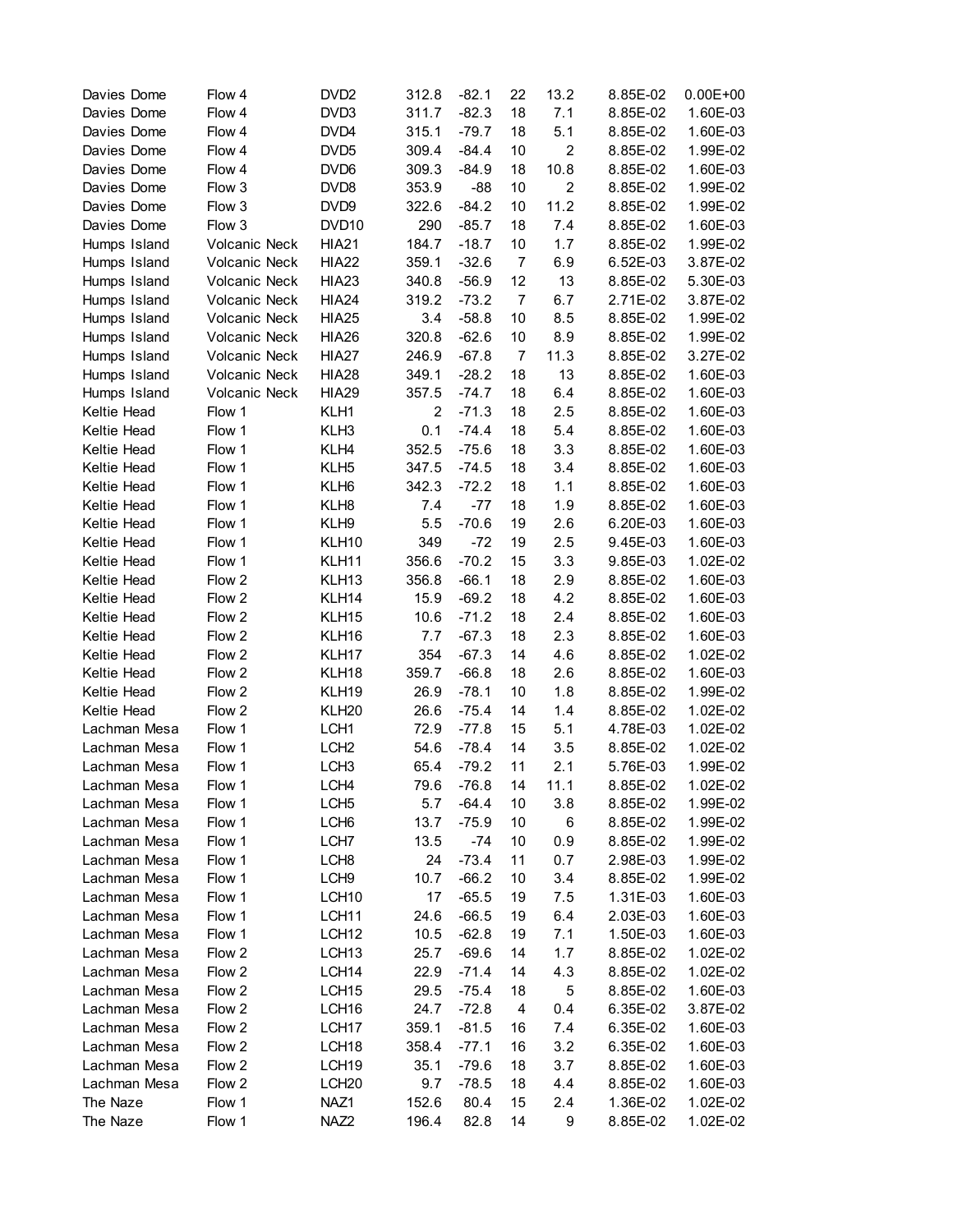| The Naze            | Flow 1          | NAZ3              | 153.6 | 74.3    | 18              | 2.7  | 2.61E-02 | 3.20E-03 |
|---------------------|-----------------|-------------------|-------|---------|-----------------|------|----------|----------|
| The Naze            | Flow 1          | NAZ4              | 156.8 | 69.9    | 19              | 6.2  | 1.76E-02 | 1.60E-03 |
| The Naze            | Flow 1          | NAZ <sub>5</sub>  | 145   | 75.5    | 18              | 3.5  | 1.77E-02 | 3.20E-03 |
| The Naze            | Flow 1          | NAZ6              | 177.4 | 68.8    | 19              | 5.6  | 6.71E-03 | 1.60E-03 |
| The Naze            | Flow 1          | NAZ7              | 149   | 78.2    | 15              | 4.8  | 1.15E-03 | 1.02E-02 |
| The Naze            | Flow 1          | NAZ8              | 169.7 | 76.4    | 19              | 3.4  | 1.10E-02 | 1.60E-03 |
| The Naze            | Flow 1          | NAZ9              | 179.2 | 72.8    | 18              | 1.9  | 8.85E-02 | 1.60E-03 |
| The Naze            | Flow 2          | NAZ <sub>10</sub> | 143   | 76.1    | 14              | 6.2  | 8.85E-02 | 1.02E-02 |
| The Naze            | Flow 2          | NAZ11             | 142.8 | 77.1    | 14              | 10.1 | 8.85E-02 | 1.02E-02 |
| The Naze            | Flow 2          | NAZ12             | 153.4 | 74.8    | $\overline{4}$  | 0.8  | 6.35E-02 | 3.87E-02 |
| The Naze            | Flow 2          | NAZ <sub>13</sub> | 166.5 | 73.5    | 4               | 0.9  | 6.35E-02 | 3.87E-02 |
| The Naze            | Flow 2          | NAZ14             | 155.2 | 75.3    | 18              | 3.4  | 8.85E-02 | 1.60E-03 |
| The Naze            | Flow 2          | NAZ15             | 160.6 | 76.9    | 18              | 1.5  | 8.85E-02 | 1.60E-03 |
| The Naze            | Flow 2          | NAZ16             | 150.5 | 76      | 18              | 7.6  | 8.85E-02 | 1.60E-03 |
| The Naze            | Flow 2          | NAZ17             | 153.4 | 80.8    | 18              | 12.3 | 8.85E-02 | 1.60E-03 |
| The Naze            | Flow 2          | NAZ18             | 171.2 | 81      | 18              | 10.5 | 8.85E-02 | 1.60E-03 |
| The Naze            | Sill            | <b>NS11</b>       | 171.2 | 86.2    | 19              | 2.3  | 7.64E-03 | 1.60E-03 |
| The Naze            | Sill            | <b>NS12</b>       | 140.8 | 78.1    | 19              | 3.4  | 1.39E-02 | 1.60E-03 |
| The Naze            | Sill            | <b>NS13</b>       | 145.9 | 84.5    | 19              | 9.7  | 1.53E-02 | 1.60E-03 |
| The Naze            | Sill            | <b>NS14</b>       | 18.5  | 87.9    | 14              | 1.1  | 8.85E-02 | 1.02E-02 |
| The Naze            | Sill            | <b>NS15</b>       | 343.9 | 89.1    | 11              | 1    | 1.18E-02 | 1.99E-02 |
| The Naze            | Sill            | <b>NS16</b>       | 10    | 84.8    | 19              | 2.4  | 1.30E-02 | 1.60E-03 |
| The Naze            | Sill            | <b>NS17</b>       | 117.1 | 79.5    | 19              | 4.4  | 1.65E-02 | 1.60E-03 |
| The Naze            | <b>Sill</b>     | <b>NS18</b>       | 19.2  | $-30.8$ | 19              | 3.9  | 1.76E-03 | 1.60E-03 |
| The Naze            | Flow 3          | NCM <sub>1</sub>  | 209.9 | 77.5    | 11              | 13.4 | 9.00E-02 | 1.99E-02 |
| The Naze            | Flow 3          | NCM <sub>2</sub>  | 177   | 71      | 12              | 3    | 1.58E-02 | 1.99E-02 |
| The Naze            | Flow 3          | NVA1              | 165.3 | 79.8    | 19              | 4.2  | 2.61E-03 | 1.60E-03 |
| The Naze            | Flow 3          | NVA <sub>2</sub>  | 170.5 | 79.8    | 18              | 3.6  | 1.55E-02 | 3.20E-03 |
| The Naze            | Flow 3          | NVA3              | 200.6 | 72.4    | 19              | 3.3  | 1.63E-02 | 1.60E-03 |
| The Naze            | Flow 3          | NVA4              | 188.2 | 73.7    | 15              | 6.8  | 1.44E-02 | 1.02E-02 |
| The Naze            | Flow 3          | NVA5              | 159.9 | $-28.2$ | 17              | 3.9  | 8.85E-02 | 3.20E-03 |
| The Naze            | Flow 3          | NVA6              | 176.4 | 69.9    | 19              | 2.1  | 2.05E-02 | 1.60E-03 |
| The Naze            | Dike            | NVD <sub>1</sub>  | 230.6 | 82      | 11              | 1.9  | 9.00E-02 | 1.99E-02 |
| The Naze            | Dike            | NVD <sub>2</sub>  | 331.2 | 83.8    | 15              | 2.7  | 9.00E-02 | 1.02E-02 |
| Seymour Island      | Dike            | SEA1              | 209.9 | 71.2    | $\overline{7}$  | 7.6  | 9.00E-02 | 3.87E-02 |
| Seymour Island      | Dike            | SEA <sub>2</sub>  | 157.9 | 75.2    | 11              | 5.8  | 9.00E-02 | 1.99E-02 |
| Seymour Island      | Dike            | SEA <sub>3</sub>  | 94.9  | 66      | 13              | 16.2 | 7.50E-02 | 1.02E-02 |
| Seymour Island      | Dike            | SEA <sub>5</sub>  | 190.7 | 73.5    | 12              | 4    | 1.78E-02 | 1.99E-02 |
| Seymour Island      | Dike            | SEA6              | 162.6 | 69.8    | 13              | 4.1  | 2.13E-02 | 1.69E-02 |
| Seymour Island      | Dike            | SEA7              | 202.6 | 70.8    | 8               | 1.3  | 1.82E-02 | 3.87E-02 |
| Seymour Island      | Dike            | SEA8              | 187.5 | 76.8    | 10              | 7.8  | 9.00E-02 | 2.35E-02 |
| Seymour Island      | Dike            | SEA10             | 142.6 | 66.9    | 15              | 6.7  | 2.36E-02 | 1.21E-02 |
| Seymour Island      | Dike            | SEA11             | 169.3 | 58.6    | 12              | 9    | 2.27E-02 | 1.99E-02 |
| Smellie Peak        | Landslide Block | SMD <sub>1</sub>  | 56.4  | 35.8    | 19              | 4.6  | 3.48E-03 | 1.60E-03 |
| Smellie Peak        | Landslide Block | SMD <sub>2</sub>  | 56.8  | 40.8    | 19              | 2.8  | 3.58E-03 | 1.60E-03 |
| Smellie Peak        | Landslide Block | SMD <sub>3</sub>  | 56.1  | 40      | 10              | 1.4  | 8.85E-02 | 1.99E-02 |
| Smellie Peak        | Landslide Block | SMD4              | 54.8  | 38.5    | 19              | 4.5  | 3.82E-03 | 1.60E-03 |
| Smellie Peak        | Landslide Block | SMD <sub>5</sub>  | 54.9  | 40.9    | 19              | 3.8  | 3.41E-03 | 1.60E-03 |
| Smellie Peak        | Landslide Block | SMD <sub>6</sub>  | 58.8  | 39.6    | 11              | 1.5  | 2.94E-03 | 1.99E-02 |
| Smellie Peak        | Landslide Block | SMD7              | 56.1  | 39.2    | 18              | 2.8  | 8.85E-02 | 1.60E-03 |
| Smellie Peak        | Landslide Block | SMD <sub>8</sub>  | 56.8  | 38.7    | 15              | 2.2  | 4.59E-03 | 1.02E-02 |
| Smellie Peak        | Landslide Block | SMD <sub>9</sub>  | 57    | 39.3    | 15              | 2.5  | 4.24E-03 | 1.02E-02 |
| Smellie Peak        | Landslide Block | SMD <sub>10</sub> | 55.2  | 38.5    | 19              | 2.9  | 4.11E-03 | 1.60E-03 |
| Smellie Peak        | Landslide Block | SMD <sub>11</sub> | 53.8  | 39.5    | 15              | 1.2  | 3.95E-03 | 1.02E-02 |
| Smellie Peak        | Landslide Block | SMD <sub>12</sub> | 53.4  | 38.9    | 19              | 2.6  | 4.15E-03 | 1.60E-03 |
| <b>Smellie Peak</b> | Landslide Block | SMD <sub>13</sub> | 31.4  | 65      | $\overline{10}$ | 5.1  | 8.85E-02 | 1.99E-02 |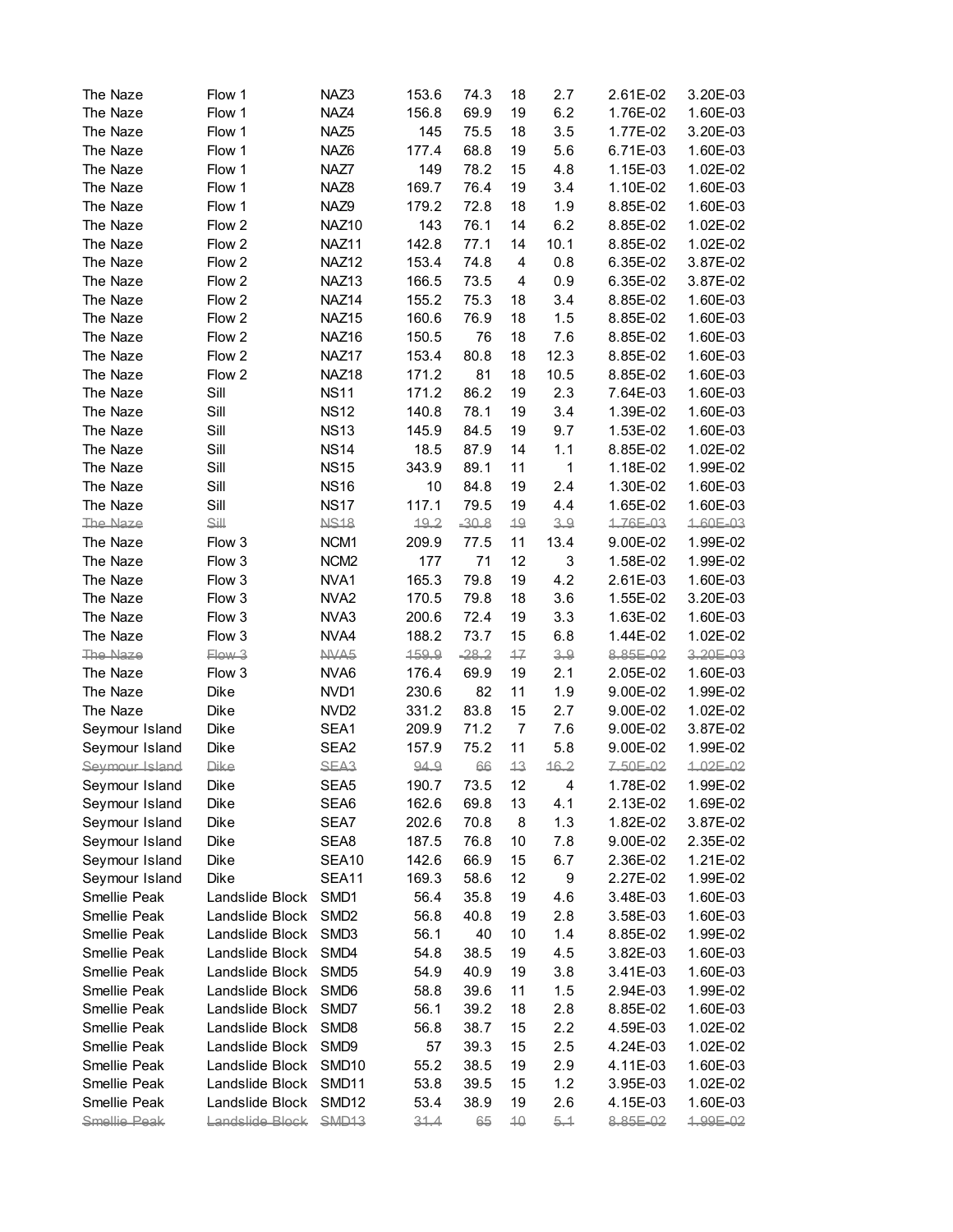| Smellie Peak        | Landslide Block | SMD <sub>14</sub> | 55.2  | 41.8    | 19 | 2.2            | 5.14E-03 | 1.60E-03 |
|---------------------|-----------------|-------------------|-------|---------|----|----------------|----------|----------|
| Smellie Peak        | Landslide Block | SMD <sub>15</sub> | 56.3  | 38.2    | 19 | 4.9            | 3.78E-03 | 1.60E-03 |
| Smellie Peak        | Flow 1          | <b>SML1.2</b>     | 7.8   | 82.6    | 17 | 6.5            | 9.00E-02 | 5.30E-03 |
| Smellie Peak        | Flow 1          | SML <sub>2</sub>  | 0.3   | 81.5    | 17 | 6              | 9.00E-02 | 5.30E-03 |
| Smellie Peak        | Flow 1          | SML3              | 9.9   | 55.6    | 15 | 1.9            | 9.00E-02 | 1.02E-02 |
| Smellie Peak        | Flow 1          | <b>SML4.2</b>     | 349.1 | 75.3    | 19 | 14.6           | 9.00E-02 | 1.60E-03 |
| Smellie Peak        | Flow 1          | <b>SML5.2</b>     | 4.7   | 78.7    | 15 | 11.8           | 9.00E-02 | 1.02E-02 |
| Smellie Peak        | Flow 1          | SML6              | 6.5   | 79.0    | 15 | 6.8            | 9.00E-02 | 1.02E-02 |
| Smellie Peak        | Flow 1          | SML7              | 347   | 83.1    | 16 | 4.9            | 9.00E-02 | 7.30E-03 |
| Smellie Peak        | Flow 1          | <b>SML8.2</b>     | 13.7  | 83.4    | 17 | 6.3            | 9.00E-02 | 5.30E-03 |
| Smellie Peak        | Flow 1          | SML9              | 359.9 | 82      | 15 | 3.7            | 9.00E-02 | 1.02E-02 |
| Smellie Peak        | Flow 2          | <b>SML10.2</b>    | 326.3 | 79.7    | 15 | 11.3           | 9.00E-02 | 1.02E-02 |
| Smellie Peak        | Flow 2          | <b>SML11.2</b>    | 324.6 | 76.6    | 15 | 11.1           | 9.00E-02 | 1.02E-02 |
| Smellie Peak        | Flow 2          | <b>SML12.2</b>    | 309.1 | 83.6    | 15 | 15             | 9.00E-02 | 1.02E-02 |
| Smellie Peak        | Flow 2          | <b>SML13.2</b>    | 297.7 | 82.2    | 15 | 5.6            | 9.00E-02 | 1.02E-02 |
| Smellie Peak        | Flow 2          | <b>SML14.2</b>    | 357.7 | 86      | 19 | 10.2           | 9.00E-02 | 1.60E-03 |
| Smellie Peak        | Flow 2          | <b>SML15.2</b>    | 336.6 | 83.8    | 19 | 9              | 9.00E-02 | 1.60E-03 |
| Smellie Peak        | Pillow Breccia  | SML16             | 2.4   | $-27.2$ | 11 | 12.1           | 9.00E-02 | 1.99E-02 |
| Smellie Peak        | Pillow Breccia  | SML17             | 298.3 | $-15.2$ | 11 | 2.1            | 9.00E-02 | 1.99E-02 |
| Smellie Peak        | Pillow Breccia  | SML <sub>18</sub> | 310.3 | $-12.9$ | 6  | 9.6            | 3.00E-02 | 5.38E-02 |
| Smellie Peak        | Pillow Breccia  | <b>SML19.2</b>    | 335.2 | 42.7    | 15 | 5.2            | 9.00E-02 | 1.02E-02 |
| Smellie Peak        | Pillows         | <b>SML20</b>      | 308.4 | 80.9    | 15 | 4.8            | 9.00E-02 | 1.02E-02 |
| Smellie Peak        | Pillows         | <b>SML21.2</b>    | 269.4 | 77.5    | 15 | 1.9            | 9.00E-02 | 1.02E-02 |
| Smellie Peak        | Pillows         | <b>SML22</b>      | 276   | 74.5    | 15 | 3.9            | 9.00E-02 | 1.02E-02 |
| Smellie Peak        | Pillows         | <b>SML23.2</b>    | 291.2 | 76.9    | 11 | 0.8            | 9.00E-02 | 1.99E-02 |
| Smellie Peak        | Pillows         | <b>SML24.2</b>    | 268.2 | 78.5    | 11 | 14.2           | 9.00E-02 | 1.99E-02 |
| Smellie Peak        | Pillows         | <b>SML25.2</b>    | 215.5 | 59.2    | 8  | 13.3           | 3.25E-02 | 3.87E-02 |
| Smellie Peak        | <b>Pillows</b>  | <b>SML26.2</b>    | 229   | 77.9    | 7  | 4.7            | 9.00E-02 | 3.87E-02 |
| Smellie Peak        | Pillow Breccia  | SML27             | 30.6  | 70.4    | 11 | 7.9            | 9.00E-02 | 1.99E-02 |
| Smellie Peak        | Scoria Cone     | <b>SML28.1</b>    | 214.5 | 70.8    | 19 | 6.6            | 9.00E-02 | 1.60E-03 |
| Smellie Peak        | Scoria Cone     | <b>SML29.2</b>    | 154.9 | 57.5    | 12 | 1.4            | 1.45E-02 | 1.99E-02 |
| Smellie Peak        | Scoria Cone     | <b>SML30.2</b>    | 214.5 | 64.8    | 11 | $\overline{4}$ | 9.00E-02 | 1.99E-02 |
| Smellie Peak        | Scoria Cone     | <b>SML31.2</b>    | 193.9 | 65.7    | 15 | 3.7            | 9.00E-02 | 1.02E-02 |
| Smellie Peak        | Scoria Cone     | <b>SML32.2</b>    | 146.4 | 60.2    | 15 | 4.1            | 9.00E-02 | 1.02E-02 |
| Smellie Peak        | Scoria Cone     | <b>SML33.2</b>    | 179.4 | 65.9    | 19 | 2.1            | 9.00E-02 | 1.60E-03 |
| Smellie Peak        | Scoria Cone     | <b>SML34.2</b>    | 143.5 | 60.8    | 15 | 4.2            | 9.00E-02 | 1.02E-02 |
| Smellie Peak        | Scoria Cone     | <b>SML36.2</b>    | 146.5 | 59.3    | 16 | 1.5            | 9.43E-03 | 1.02E-02 |
| Smellie Peak        | Scoria Cone     | <b>SML37.2</b>    | 140.5 | 78.3    | 16 | 5.9            | 1.01E-02 | 1.02E-02 |
| Smellie Peak        | Scoria Cone     | <b>SML38.2</b>    | 187.1 | 51      | 12 | 1.2            | 1.70E-02 | 1.99E-02 |
| <b>Taylor Bluff</b> | Dike            | <b>TBA1.3</b>     | 200.7 | 66.6    | 18 | 0.8            | 8.85E-02 | 1.60E-03 |
| <b>Taylor Bluff</b> | Dike            | <b>TBA2.1</b>     | 200.4 | 72.4    | 18 | 0.5            | 8.85E-02 | 1.60E-03 |
| <b>Taylor Bluff</b> | Dike            | <b>TBA3.1</b>     | 202   | 72      | 14 | 1.2            | 8.85E-02 | 1.02E-02 |
| <b>Taylor Bluff</b> | Dike            | <b>TBA4.1</b>     | 199.9 | 73.6    | 18 | 0.4            | 8.85E-02 | 1.60E-03 |
| <b>Taylor Bluff</b> | Dike            | <b>TBA5.3</b>     | 190.1 | 71.5    | 14 | 4.4            | 8.85E-02 | 1.02E-02 |
| <b>Taylor Bluff</b> | Dike            | <b>TBA6.1</b>     | 207.8 | 75.1    | 10 | 1.6            | 8.85E-02 | 1.99E-02 |
| <b>Taylor Bluff</b> | Dike            | <b>TBA7.1</b>     | 180.2 | 73.2    | 14 | 0.3            | 8.85E-02 | 1.02E-02 |
| <b>Taylor Bluff</b> | Dike            | <b>TBA8.3</b>     | 201.1 | 73.2    | 18 | 2.2            | 8.85E-02 | 1.60E-03 |
| <b>Taylor Bluff</b> | Dike            | <b>TBA9.3</b>     | 190.6 | 68.2    | 10 | 2.8            | 8.85E-02 | 1.99E-02 |
| <b>Taylor Bluff</b> | Dike            | <b>TBA10.3</b>    | 194.2 | 68.1    | 14 | 0.9            | 8.85E-02 | 1.02E-02 |
| <b>Taylor Bluff</b> | Dike            | <b>TBA11.3</b>    | 205.8 | 71.2    | 18 | 6.8            | 8.85E-02 | 1.60E-03 |
| <b>Taylor Bluff</b> | Dike            | <b>TBA12.3</b>    | 205.5 | 65.7    | 14 | 1.6            | 8.85E-02 | 1.02E-02 |
| <b>Taylor Bluff</b> | Columns         | TBA13             | 357.7 | 18      | 14 | 8.7            | 8.85E-02 | 1.02E-02 |
| <b>Taylor Bluff</b> | Columns         | TBA14             | 346.6 | 22.3    | 10 | 1.1            | 8.85E-02 | 1.99E-02 |
| <b>Taylor Bluff</b> | Columns         | TBA15             | 339.5 | 6       | 14 | 4.1            | 8.85E-02 | 1.02E-02 |
| <b>Taylor Bluff</b> | Columns         | TBA16             | 345.4 | 50.8    | 14 | 6.4            | 8.85E-02 | 1.02E-02 |
| <b>Taylor Bluff</b> | Columns         | TBA17             | 352   | $-14.9$ | 14 | 5.6            | 8.85E-02 | 1.02E-02 |
|                     |                 |                   |       |         |    |                |          |          |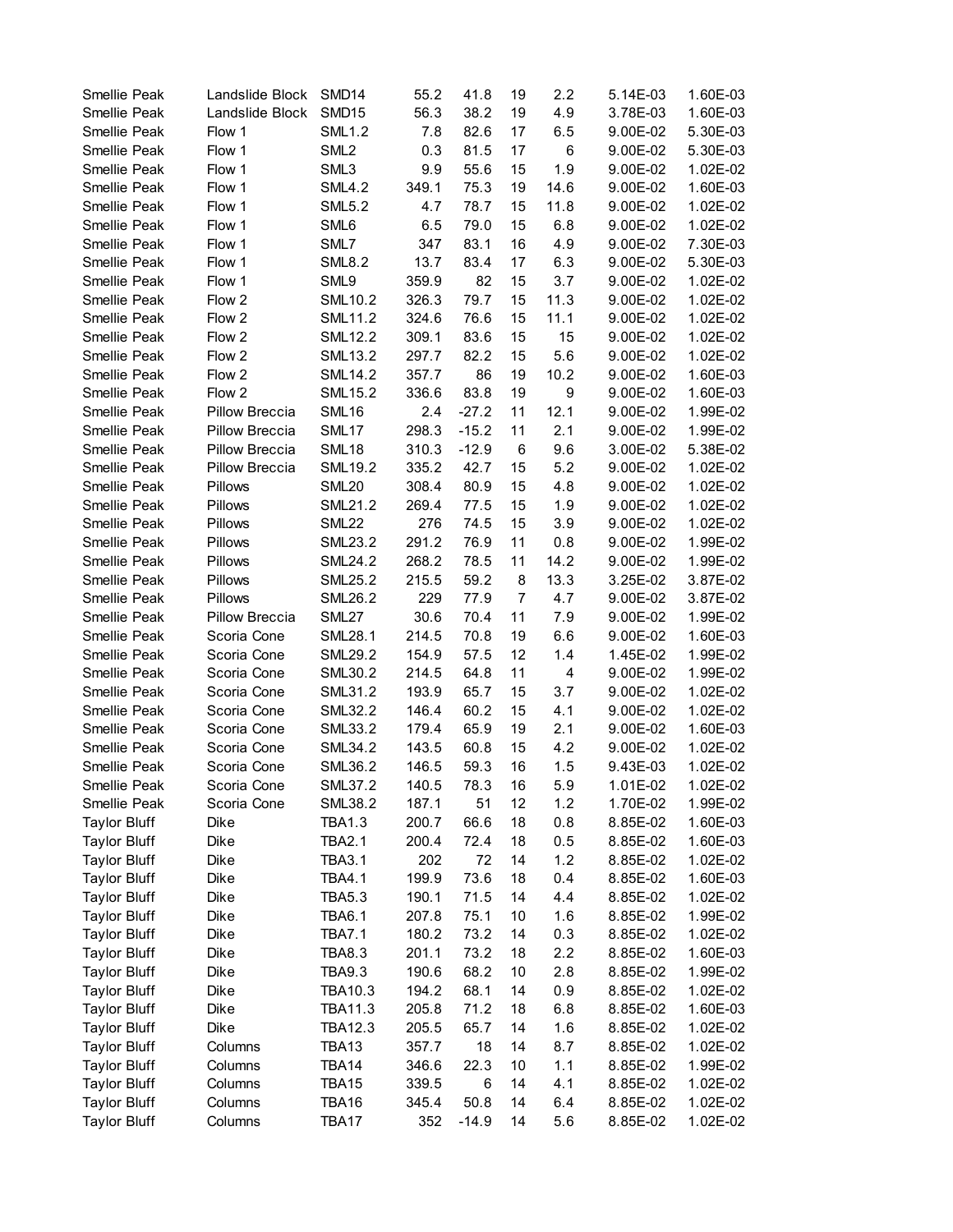| <b>Taylor Bluff</b> | Columns              | <b>TBA18.1</b>   | 337.4 | -6      | 14             | 2.1            | 8.85E-02 | 1.02E-02     |
|---------------------|----------------------|------------------|-------|---------|----------------|----------------|----------|--------------|
| <b>Taylor Bluff</b> | Columns              | <b>TBA19.1</b>   | 0.7   | $-31.6$ | 14             | 4.4            | 8.85E-02 | 1.02E-02     |
| <b>Taylor Bluff</b> | Columns              | <b>TBA20.1</b>   | 3.4   | $-10.4$ | 14             | 3.1            | 8.85E-02 | 1.02E-02     |
| <b>Taylor Bluff</b> | Columns              | <b>TBA21</b>     | 352.4 | $-6.3$  | 16             | $\overline{7}$ | 6.35E-02 | 1.60E-03     |
| <b>Taylor Bluff</b> | Columns              | <b>TBA22</b>     | 349.3 | $-7.3$  | 16             | 10.4           | 6.35E-02 | 1.60E-03     |
| <b>Taylor Bluff</b> | Columns              | <b>TBA23</b>     | 344.5 | $-78.4$ | 10             | 2.4            | 8.85E-02 | 1.99E-02     |
| <b>Taylor Bluff</b> | Columns              | TBA24            | 357.2 | $-52.7$ | 10             | 4              | 8.85E-02 | 1.99E-02     |
| <b>Taylor Bluff</b> | Columns              | <b>TBA25.1</b>   | 355   | $-33.5$ | 14             | 12             | 8.85E-02 | 1.02E-02     |
| <b>Taylor Bluff</b> | <b>Tuff Cone</b>     | TBA26            | 325.4 | 24.4    | 10             | 1.6            | 8.85E-02 | 1.99E-02     |
| <b>Taylor Bluff</b> | <b>Tuff Cone</b>     | <b>TBA27.1</b>   | 333.5 | 17.4    | 10             | 3              | 8.85E-02 | 1.99E-02     |
| <b>Taylor Bluff</b> | <b>Tuff Cone</b>     | <b>TBA28.1</b>   | 339.8 | 9.6     | 10             | 6.8            | 8.85E-02 | 1.99E-02     |
| <b>Taylor Bluff</b> | <b>Tuff Cone</b>     | <b>TBA29.1</b>   | 339   | 13.1    | 10             | 1.9            | 8.85E-02 | 1.99E-02     |
| <b>Taylor Bluff</b> | <b>Tuff Cone</b>     | TBA30.1          | 332.2 | 18.6    | 10             | 3.4            | 8.85E-02 | 1.99E-02     |
| <b>Taylor Bluff</b> | <b>Tuff Cone</b>     | TBA31.1          | 327.5 | 17.9    | 10             | 10.7           | 8.85E-02 | 1.99E-02     |
| <b>Taylor Bluff</b> | <b>Tuff Cone</b>     | <b>TBA32</b>     | 341.6 | 10.7    | 10             | 13             | 8.85E-02 | 1.99E-02     |
| <b>Taylor Bluff</b> | <b>Tuff Cone</b>     | TBA33.1          | 337.6 | 7.2     | 14             | 7.5            | 8.85E-02 | 1.02E-02     |
| <b>Taylor Bluff</b> | <b>Tuff Cone</b>     | TBA34.1          | 336   | 6.8     | 18             | 9.2            | 8.85E-02 | 1.60E-03     |
| <b>Taylor Bluff</b> | <b>Tuff Cone</b>     | TBA35            | 123.6 | $-63.1$ | 14             | 4.8            | 8.85E-02 | 1.02E-02     |
| <b>Taylor Bluff</b> | <b>Tuff Cone</b>     | TBA36            | 342.2 | 1.6     | 18             | 11.6           | 8.85E-02 | 1.60E-03     |
| <b>Taylor Bluff</b> | <b>Tuff Cone</b>     | TBA37            | 340.4 | 20      | 10             | 7.8            | 8.85E-02 | 1.99E-02     |
| <b>Taylor Bluff</b> | <b>Tuff Cone</b>     | <b>TBA38</b>     | 330.9 | 12.9    | 10             | 4.5            | 8.85E-02 | 1.99E-02     |
| <b>Taylor Bluff</b> | <b>Tuff Cone</b>     | <b>TBA39</b>     | 331.7 | 21      | 14             | 4.6            | 8.85E-02 | 1.02E-02     |
| <b>Taylor Bluff</b> | <b>Tuff Cone</b>     | <b>TBA40</b>     | 332.3 | 16      | 18             | 9.5            | 8.85E-02 | 1.60E-03     |
| <b>Taylor Bluff</b> | <b>Tuff Cone</b>     | <b>TBA41</b>     | 336.4 | 18.7    | 14             | 2.6            | 8.85E-02 | 1.02E-02     |
| <b>Taylor Bluff</b> | <b>Tuff Cone</b>     | TBA42            | 331.7 | 30.6    | 18             | 8.4            | 8.85E-02 | 1.60E-03     |
|                     |                      |                  |       |         |                |                |          |              |
| <b>Overprints</b>   |                      |                  |       |         |                |                |          |              |
| Cockburn Island     | Flow 1               | CKA1             | 39.6  | $-56.6$ | 17             | 5.3            | 3.87E-02 | $0.00E + 00$ |
| Cockburn Island     | Flow 1               | CKA <sub>2</sub> | 113   | 39      | $\overline{7}$ | 2.3            | 7.30E-03 | 77           |
| Cockburn Island     | Flow 1               | CKA3             | 2.3   | $-52.3$ | 17             | 30.4           | 3.87E-02 | $0.00E + 00$ |
| Cape Lamb           | Palagonite           | CLC1             | 281.6 | $-51.8$ | 12             | 17.3           | 1.69E-02 | $0.00E + 00$ |
| Cape Lamb           | Palagonite           | CLC <sub>3</sub> | 52.2  | $-73.9$ | $\overline{7}$ | 4.4            | 1.43E-02 | 1.60E-03     |
| Cape Lamb           | Palagonite           | CLC4             | 26    | $-80.4$ | 9              | 4.8            | 1.99E-02 | 1.60E-03     |
| Cape Lamb           | Palagonite           | CLC5             | 35.2  | $-55.3$ | 8              | 5.6            | 1.69E-02 | 1.60E-03     |
| Cape Lamb           | Palagonite           | CLC6             | 196.2 | $-33.7$ | $\overline{7}$ | 19.5           | 1.43E-02 | 1.60E-03     |
| Cape Lamb           | Pillow               | CLP4             | 320   | $-46.8$ | 12             | 12.7           | 1.69E-02 | $0.00E + 00$ |
| Humps Island        | <b>Volcanic Neck</b> | <b>HIA23</b>     | 322.8 | 42.6    | $\overline{7}$ | 14.3           | 3.20E-03 | $0.00E + 00$ |
| Humps Island        | Volcanic Neck        | <b>HIA24</b>     | 292.1 | $-25.2$ | 13             | 5.2            | 1.69E-02 | $0.00E + 00$ |
| Humps Island        | Volcanic Neck        | <b>HIA25</b>     | 40.7  | 1.8     | 8              | 8.3            | 1.69E-02 | 1.60E-03     |
| Humps Island        | Volcanic Neck        | <b>HIA27</b>     | 242.2 | 46.2    | 16             | 4.4            | 2.77E-02 | $0.00E + 00$ |
| The Naze            | Flow 1               | NAZ <sub>6</sub> | 31.4  | 4.9     | 5              | 15             | 1.60E-03 | $0.00E + 00$ |
| The Naze            | Flow 1               | NAZ7             | 43.9  | $-13.7$ | 6              | 12             | 3.20E-03 | $0.00E + 00$ |
| The Naze            | Flow 1               | NAZ8             | 27.2  | $-8.7$  | 5              | 13.4           | 1.60E-03 | $0.00E + 00$ |
| The Naze            | Flow 1               | NAZ9             | 35.8  | 12      | 5              | 10.2           | 1.60E-03 | $0.00E + 00$ |
| The Naze            | Flow 3               | NVA <sub>2</sub> | 111.7 | $-10.6$ | 4              | 10.1           | 1.60E-03 | 77           |
| The Naze            | Flow 3               | NVA3             | 249.4 | $-8.5$  | 5              | 10.7           | 1.60E-03 | $0.00E + 00$ |
| The Naze            | Flow 3               | NVA5             | 121.9 | 36.5    | $\overline{5}$ | $6 - 1$        | 1.60E-03 | $0.00E + 00$ |
| Seymour Island      | Dike                 | SEA3             | 48.7  | $-12.5$ | 12             | 17.1           | 1.69E-02 | $0.00E + 00$ |
| Seymour Island      | Dike                 | SEA8             | 76.6  | $-13.1$ | 12             | 19.4           | 1.99E-02 | 77           |
| Smellie Peak        | Flow 1               | <b>SML1.2</b>    | 66.5  | $-17.1$ | 6              | 12.2           | 3.20E-03 | $0.00E + 00$ |
| Smellie Peak        | Flow 1               | SML <sub>2</sub> | 31.6  | $-23.3$ | 6              | 4.3            | 3.20E-03 | $0.00E + 00$ |
| Smellie Peak        | Flow 1               | SML3             | 23.3  | $-44.5$ | 5              | 8.3            | 3.20E-03 | 77           |
| Smellie Peak        | Flow 1               | <b>SML5.2</b>    | 77.6  | $-24.3$ | 8              | 31.1           | 7.30E-03 | $0.00E + 00$ |
| Smellie Peak        | Flow 1               | SML6             | 51.8  | $-18.9$ | 7              | 15.4           | 5.30E-03 | $0.00E + 00$ |
| Smellie Peak        | Flow 1               | SML7             | 66.5  | $-23.1$ | 6              | 16.4           | 3.20E-03 | $0.00E + 00$ |
| Smellie Peak        | Flow 1               | <b>SML8.2</b>    | 43    | $-26.6$ | 6              | 4.5            | 3.20E-03 | $0.00E + 00$ |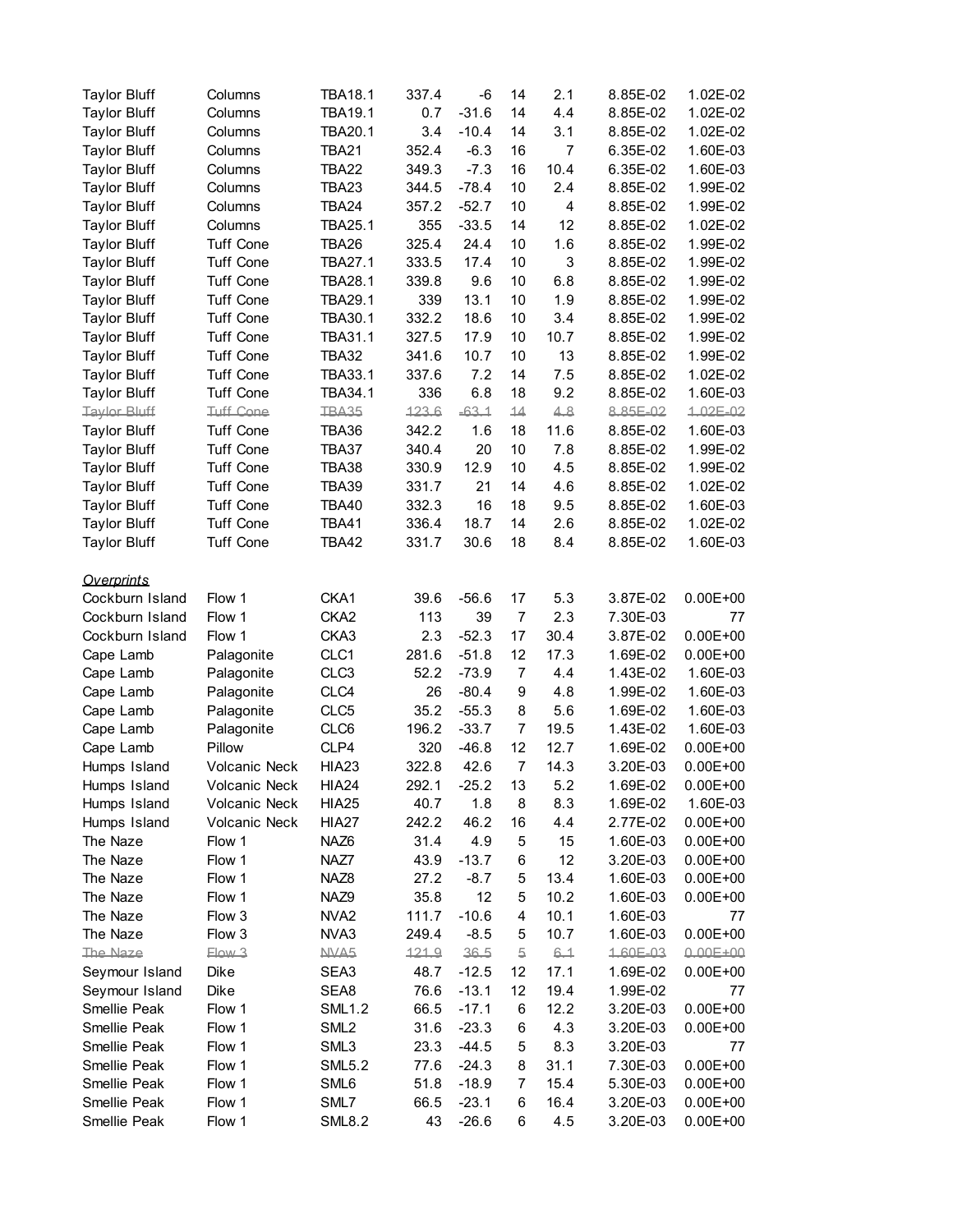| Smellie Peak | Flow 1         | SML9              | 66.2  | $-15.2$ | 6  | 30.4 | 3.20E-03     | $0.00E + 00$ |
|--------------|----------------|-------------------|-------|---------|----|------|--------------|--------------|
| Smellie Peak | Flow 2         | <b>SML10.2</b>    | 32.7  | $-18.5$ |    | 29.6 | 5.30E-03     | $0.00E + 00$ |
| Smellie Peak | Flow 2         | SML 12.2          | 33.8  | $-7.8$  | 4  | 18.9 | 7.30F-03     | 1.60F-03     |
| Smellie Peak | Pillow Breccia | SML <sub>18</sub> | 287.7 | 65.3    | 9  | 3.1  | 1.99F-02     | 1.60F-03     |
| Smellie Peak | Pillow Breccia | SML 19.2          | 24    | $-416$  | 5  | 7.6  | $1.02F - 02$ | 1.60F-03     |
| Smellie Peak | <b>Pillows</b> | SML 21.2          | 53    | -64.2   | 4  | 3.4  | 7.30F-03     | 1.60F-03     |
| Smellie Peak | <b>Pillows</b> | SMI 22            | 39.1  | $-57.2$ | 4  | 8.9  | 7.30F-03     | 1.60F-03     |
| Smellie Peak | <b>Pillows</b> | <b>SML25.2</b>    | 7.1   | -64.3   | 13 | 11.5 | 1.99F-02     | $0.00F + 00$ |

*D = declination*

*I = Inclination*

*n = number of measurements used*

*MAD = maximum angle of deviation (Kirschvink, 1980)*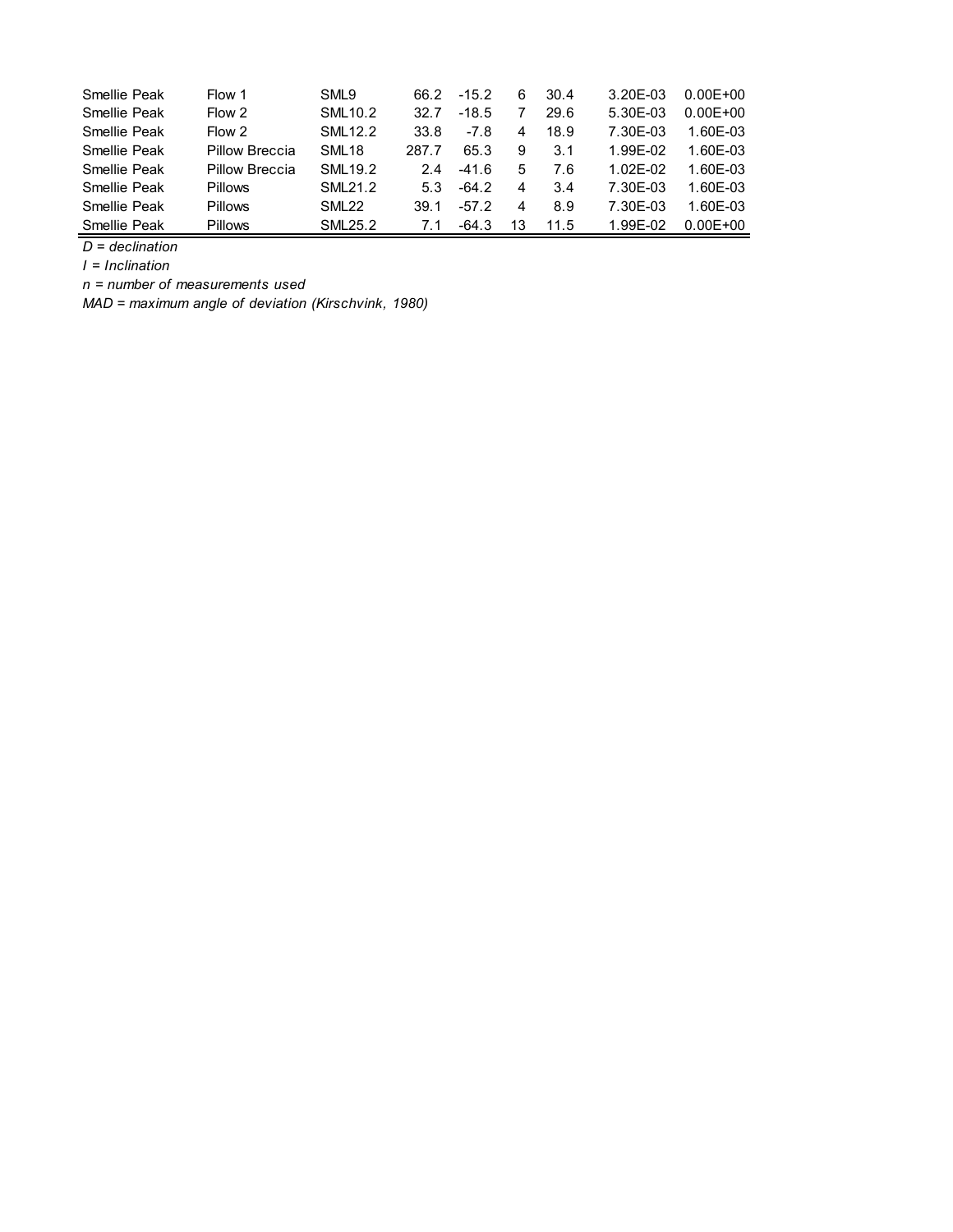| Statistic | Cutoff |
|-----------|--------|
| $f_{VDS}$ | >0.3   |
| MAD       | $<$ 11 |
| ß         | <∩ 14  |
| DANG      | $<$ 13 |
| 7         | <3     |
| DRATS     | <17    |

*Table S4: Thellier-Thellier Paleointensity Selection Criteria*

*Definitions:*

*f VDS = NRM fraction (vector difference sum) (Tauxe and Staudigel, 2004) MAD = maximum angle of deviation (Kirschvink, 1980) β = ratio of the standard error to absolute value of the slope (Coe et al., 1978) DANG = deviation of the angle (Pick and Tauxe 1993) Z = zig-zag parameter (Yu and Tauxe, 2005) DRATS = difference ratio sum (Tauxe and Staudigel, 2004)*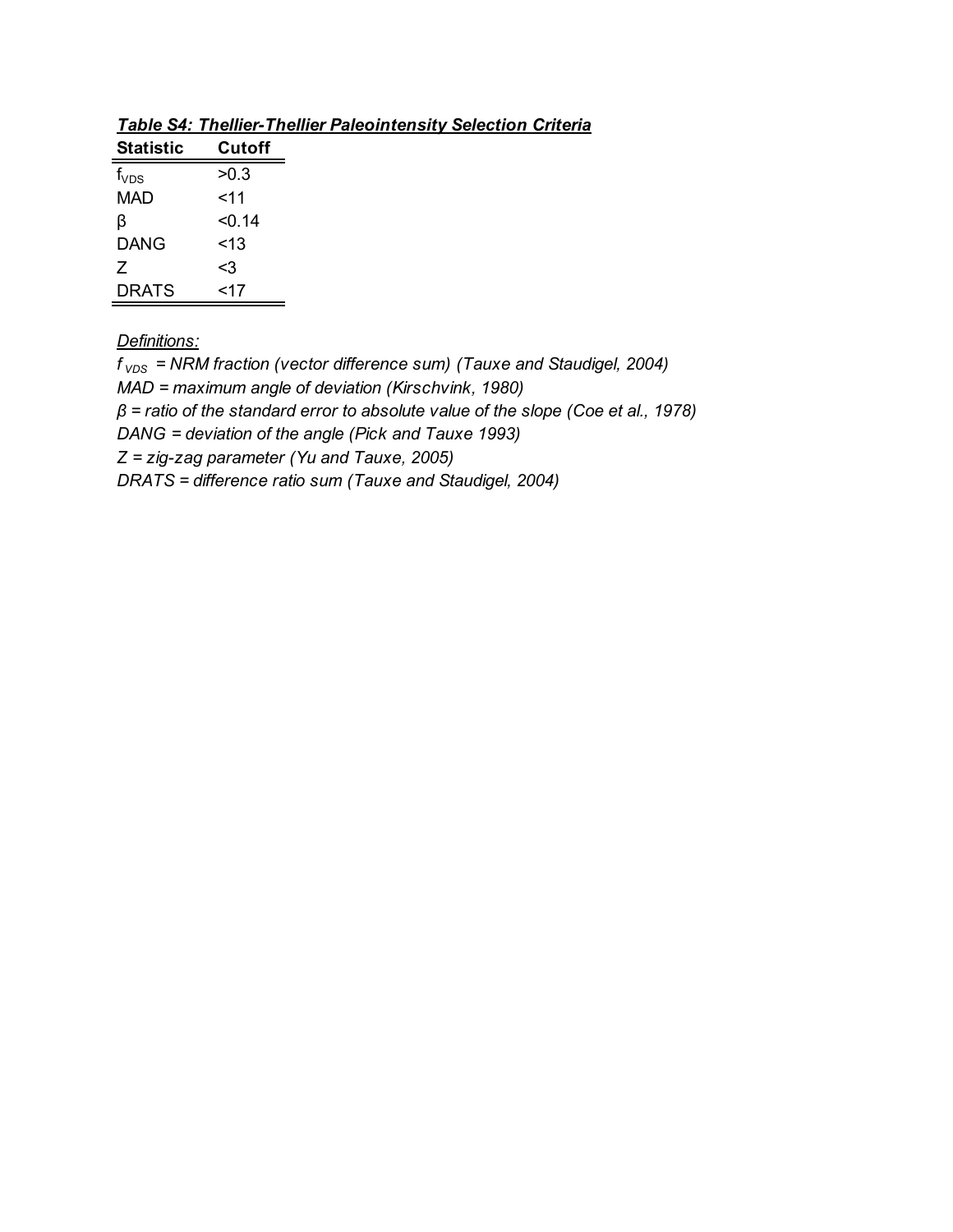| <b>Statistic</b> | Plot                                              |          | de Groot Cutoff Paterson Cutoff |
|------------------|---------------------------------------------------|----------|---------------------------------|
| b                | $ARM_{\text{remaining}}/NRM$                      |          |                                 |
|                  | NRM/ARM <sub>acquired</sub>                       |          |                                 |
|                  | $ARM_{\text{remaining}}/ARM_{\text{acquired}}$    |          | $0.85 - 1.15$                   |
| $r^2$            | ARM <sub>remaining</sub> /NRM                     | >0.99    | >0.995                          |
|                  | NRM/ARM <sub>acquired</sub>                       | >0.99    | >0.995                          |
|                  | ARM <sub>remaining</sub> /ARM <sub>acquired</sub> |          | >0.995                          |
| n                | ARM <sub>remaining</sub> /NRM                     | ≥6       | ≥6                              |
|                  | NRM/ARM <sub>acquired</sub>                       | ≥6       | ≥6                              |
|                  | ARM <sub>remaining</sub> /ARM <sub>acquired</sub> | ≥6       | ≥6                              |
| f                | $ARM_{\text{remaining}}/NRM$                      | --       | --                              |
|                  | NRM/ARM <sub>acquired</sub>                       |          | >0.45                           |
|                  | ARM <sub>remaining</sub> /ARM <sub>acquired</sub> |          |                                 |
| $f_{\rm{resid}}$ | ARM <sub>remaining</sub> /NRM                     |          | < 0.15                          |
|                  | NRM/ARM <sub>acquired</sub>                       |          |                                 |
|                  | $ARM_{\text{remaining}}/ARM_{\text{acquired}}$    |          |                                 |
| β                | ARM <sub>remaining</sub> /NRM                     |          | < 0.1                           |
|                  | $NRM/ARM_{acquired}$                              |          | < 0.1                           |
|                  | ARM <sub>remaining</sub> /ARM <sub>acquired</sub> |          | < 0.1                           |
| k                | $ARM_{remaining}/NRM$                             |          | < 0.2                           |
|                  | $NRM/ARM_{acquired}$                              |          | < 0.2                           |
|                  | ARM <sub>remaining</sub> /ARM <sub>acquired</sub> |          | < 0.2                           |
| $B_{1/2}$ ARM    |                                                   | 23-63 mT |                                 |

*Table S5: Pseudo-Thellier Paleointensity Selection Criteria*

*Definitions:*

*b = slope of the best-fit line*

*r 2 = correlation coefficient*

*n = number of measurements used*

*f = NRM fraction (Coe et al., 1978)*

*f resid = residual fraction (Paterson et al., 2016)*

*β = ratio of the standard error to absolute value of the slope (Coe et al., 1978)*

*k = curvature of a best-fit circle (Paterson, 2011)*

*B1/2 ARM = magnitude of AF for which half the maximum ARM is imparted (de Groot et al., 2013)*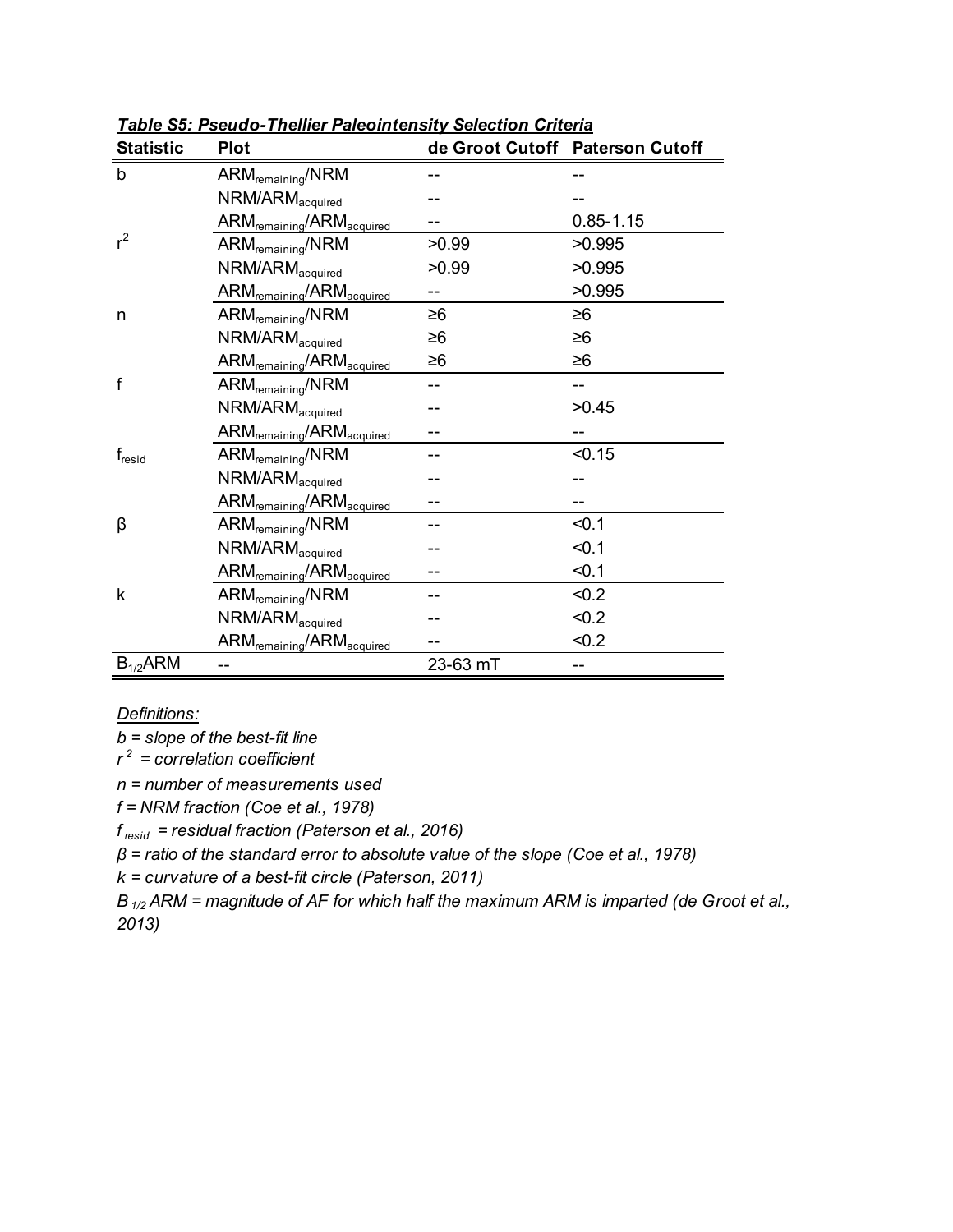| <b>Statistic</b> | <b>Plot</b> | Cutoff        |
|------------------|-------------|---------------|
| h                | NRM/TRM1*   |               |
|                  | TRM1/TRM2*  | $0.95 - 1.05$ |
|                  | NRM/TRM1*   | >30           |
|                  | TRM1/TRM2*  | >30           |
| $r^2$            | NRM/TRM1*   | >0.995        |
|                  | TRM1/TRM2*  | >0.995        |
| n                | NRM/TRM1*   | ≥6            |
|                  | TRM1/TRM2*  | ≥6            |

*Table S6:Tsunakawa-Shaw Selection Criteria*

*Definitions:*

*b = slope of the best-fit line*

*f = NRM or TRM1 fraction (Coe et al., 1978)*

*r 2 = correlation coefficient*

*n = number of measurements used*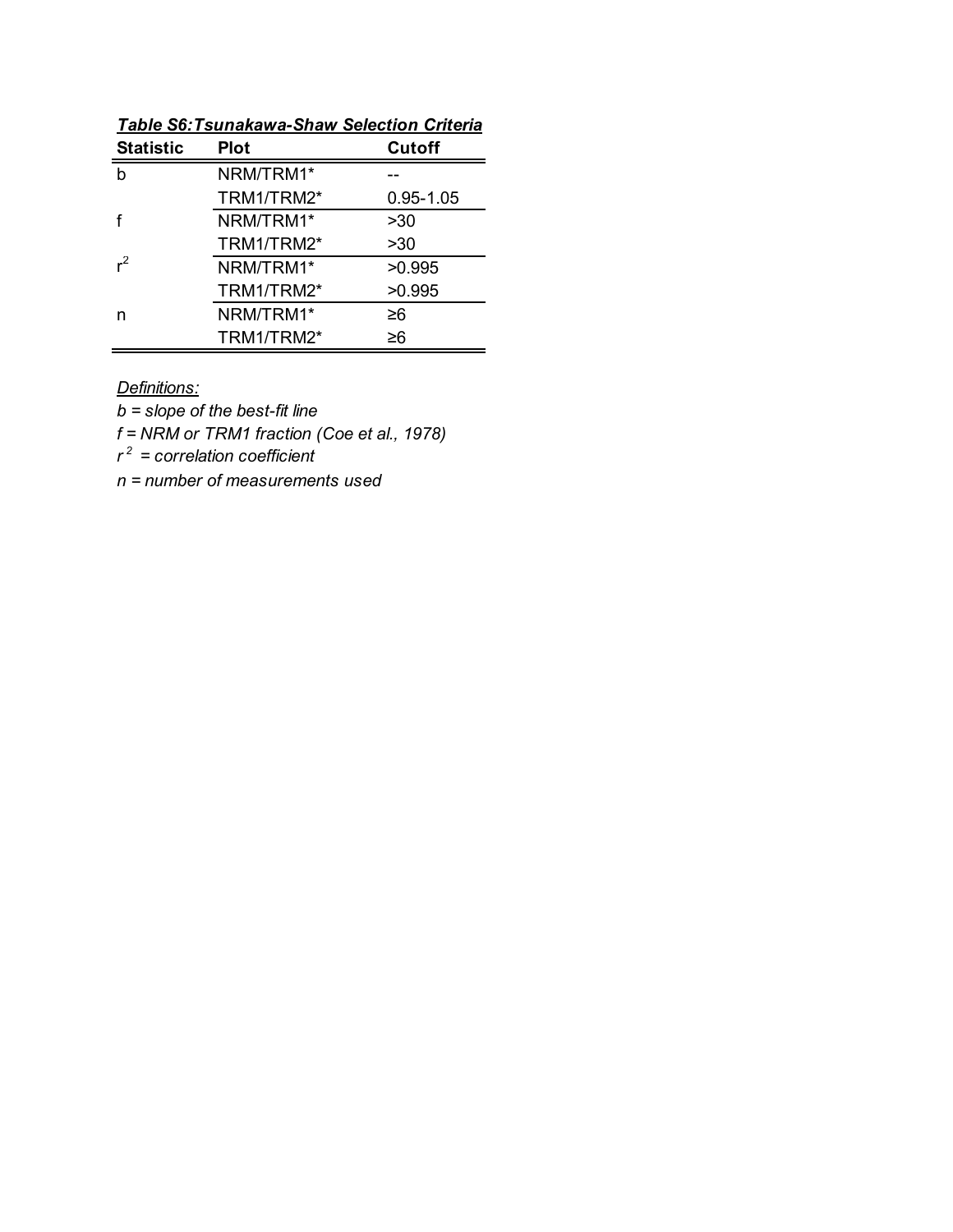| Table S7: Other Antarctic Peninsula Poles      |                                  |                    |            |                 |                |        |           |                    |                                        |            |                            |
|------------------------------------------------|----------------------------------|--------------------|------------|-----------------|----------------|--------|-----------|--------------------|----------------------------------------|------------|----------------------------|
| Location                                       | Unit                             | Age (Ma)           | n/N        | D               | П              | a95    | K         |                    | VGP Lat VGP Lon VGP dm VGP dp Polarity |            |                            |
| Kristjánsson et al. (2005) (James Ross Island) |                                  |                    |            |                 |                |        |           |                    |                                        |            |                            |
| Lachman Crags, Johnson Mesa                    |                                  |                    |            |                 |                |        |           |                    |                                        |            |                            |
| main delta                                     | Fm.                              | $5.04 \pm 0.04$    |            | 4/4 345.1       | $-73.9$        | 8.4    | 121       | 82                 | 234.4                                  | 13.7       | 15.1 Normal                |
| Lachman Crags,                                 | Lachman                          |                    |            |                 |                |        |           |                    |                                        |            |                            |
| upper delta                                    | Crags Fm.                        | $3.95 \pm 0.05$    |            | 3/3 154.3       | 62.9           | 5.4    | 527       | $-65.7$            | 73.3                                   | 6.7        | 8.5 Reversed               |
| Davis Dome,                                    | Kipling Mesa                     |                    |            |                 |                |        |           |                    |                                        |            |                            |
| main delta                                     | Fm.                              | $5.36 \pm 0.05$    |            | 4/4 307.6 -78.6 |                | 5.8    | 254       | 68.9               | 177.5                                  | 10.4       | 11.0 Normal                |
| Davis Dome,                                    | Patalamon                        |                    |            |                 |                |        |           |                    |                                        |            |                            |
| upper delta                                    | Mesa Fm.<br>Palisade             | $4.78 \pm 0.07$    |            | 4/4 181.7       | 86.4           | 5.8    | 248       | $-71.1$            | 301.2                                  | 11.5       | 11.5 Reversed              |
| <b>Bibby Point</b>                             | Nunatak Fm.<br>Palisade          | Unknown            | 4/4        |                 | $2.6 - 72.7$   | 5.1    | 329       | 84.8               | 315.7                                  | 8.1        | 9.1 Normal                 |
| <b>Bibby Point</b>                             | Nunatak Fm.<br>Palisade          | Unknown            | 4/4        |                 | 4.6 -74.9      |        | 1.9 2392  | 87                 | 348.5                                  | 3.2        | 3.5 Normal                 |
| <b>Stoneley Point</b>                          | Nunatak Fm.<br>Palisade          | Unknown            | 4/4        | 16.8            | $-79.3$        | 3.2    | 819       | 81.4               | 78.6                                   | 5.8        | 6.1 Normal                 |
| <b>Brandy Bay</b>                              | Nunatak Fm.<br>Palisade          | Unknown            | 4/4        | 11.5            | 79.9           | 19.4   | 23        | $-44.5$            | 307.4                                  | 35.5       | 37.1 Transitional          |
| <b>Brandy Bay</b>                              | Nunatak Fm.<br>Kipling Mesa      | Unknown            | 4/4        | 168             | 69             | 2.4    | 1525      | $-77$              | 87.7                                   | 3.5        | 4.1 Reversed               |
| San Carlos Point Fm.?<br>Smellie Peak,         | Smellie Peak                     | $5.36 \pm 0.05$    |            | 4/4 305.3       | 82.4           | 6.9    | 180       | $-53.3$            | 281.5                                  | 13.1       | 13.5 Reversed              |
| summit<br>Smellie peak,                        | Fm.<br>Lookalike                 | $5.14 \pm 0.38$    |            | 4/4 289.5       | 85.7           | 9.4    | 117       | $-60$              | 285.8                                  | 18.5       | 18.6 Reversed              |
| delta                                          | Peaks Fm.<br>Kipling Mesa        | $5.89 \pm 0.09$    |            | 4/4 193.7       | 71.2           | 5.6    | 271       | $-79.3$            | 168.2                                  | 8.5        | 9.8 Reversed               |
| S. of S.C. Point<br>Stickle Ridge,             | $Fm.$ ?<br>Lookalike             | $5.36 \pm 0.05$    |            | 4/4 289.2       | $-55.8$        | 10.1   | 83        | 40.4               | 210.2                                  | 10.4       | 14.5 Transitional          |
| lower delta<br>Stickle Ridge,                  | Peaks Fm.<br>Lookalike           | $6.16 \pm 0.08$    |            | 4/4 191.1       | 55.1           | 6.8    | 184       | $-60.9$            | 140.8                                  | 6.9        | 9.7 Reversed               |
| lower delta                                    | Peaks Fm.                        | $6.16 \pm 0.08$    |            | 4/5 200.8       | 66             | 4.7    | 385       | $-70.7$            | 167.7                                  | 6.3        | 7.7 Reversed               |
| Olivia-Urcia et al. 2016 (Deception Island)    |                                  |                    |            |                 |                |        |           |                    |                                        |            |                            |
| PC <sub>1</sub><br>PC <sub>2</sub>             | S <sub>2</sub>                   | <100 Ka<br><100 Ka | 8/8        | 346<br>306      | $-70$<br>$-83$ | 4      | 170       | $-78.4$            | 74.1<br>330.7                          | 5.9<br>5.7 | -6.9 Normal<br>-5.9 Normal |
| PC <sub>3</sub>                                | S <sub>2</sub><br>S <sub>2</sub> | <100 Ka            | 8/8<br>8/8 | 351             | $-69$          | 3<br>5 | 229<br>91 | $-68.2$<br>$-78.5$ | 90.8                                   | 7.2        | -8.5 Normal                |
| CL <sub>1</sub>                                | S <sub>2</sub>                   | <100 Ka            | 6/8        | 3               | $-56$          | 5      | 148       | $-63.5$            | 124.8                                  | 5.2        | -7.2 Normal                |
|                                                |                                  |                    |            |                 |                |        |           |                    |                                        |            |                            |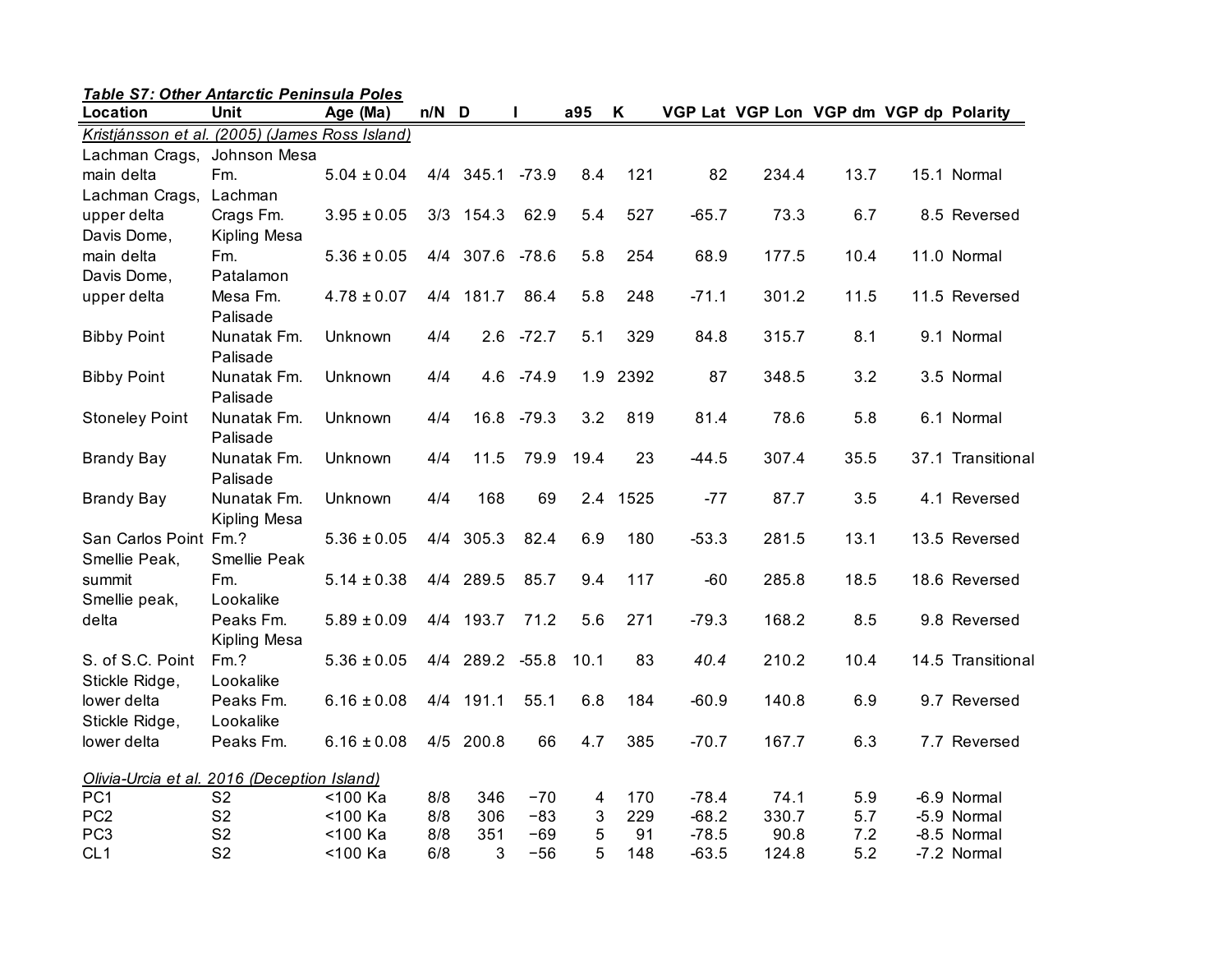| BA <sub>3</sub>  | S <sub>1</sub>                           | <100 Ka   | 8/8 | 351            | $-72$         | 5              | 103 | $-82.5$ | 78.3  | 7.8  | -8.8 Normal        |
|------------------|------------------------------------------|-----------|-----|----------------|---------------|----------------|-----|---------|-------|------|--------------------|
| FU <sub>3</sub>  | S <sub>1</sub>                           | <100 Ka   | 7/8 | 321            | $-73$         | $\overline{7}$ | 67  | $-70.8$ | 24.7  | 11.1 | -12.5 Normal       |
| FU <sub>5</sub>  | S <sub>1</sub>                           | <100 Ka   | 5/8 | 323            | $-76$         | 4              | 307 | $-73.6$ | 10.9  | 6.8  | -7.4 Normal        |
| TE <sub>1</sub>  | S <sub>1</sub>                           | <100 Ka   | 6/7 | 341            | $-80$         | 6              | 97  | $-79.4$ | 335.4 | 11.0 | $-11.5$ Normal     |
| BA8              | S <sub>1</sub>                           | <100 Ka   | 8/8 | 352            | $-67$         | $\overline{4}$ | 142 | $-76.0$ | 97.5  | 5.5  | -6.6 Normal        |
| BA <sub>5</sub>  | S <sub>1</sub>                           | <100 Ka   | 6/8 | 331            | $-72$         | $\overline{2}$ | 916 | $-74.5$ | 38.6  | 3.1  | -3.5 Normal        |
| FU7              | S <sub>1</sub>                           | <100 Ka   | 8/8 | $\mathbf{1}$   | $-68$         | 3              | 228 | $-78.1$ | 122.4 | 4.2  | -5.0 Normal        |
| FU <sub>8</sub>  | S <sub>1</sub>                           | <100 Ka   | 5/8 | 320            | $-76$         | 8              | 79  | $-72.3$ | 9.7   | 13.6 | -14.8 Normal       |
| BALL5            | S <sub>1</sub>                           | <100 Ka   | 8/8 | 328            | $-74$         | 4              | 147 | $-74.7$ | 25.3  | 6.5  | -7.2 Normal        |
| PEN <sub>1</sub> | S <sub>1</sub>                           | <100 Ka   | 8/8 | 337            | $-75$         | 4              | 167 | $-79.3$ | 25.1  | 6.7  | -7.3 Normal        |
| CO <sub>1</sub>  | S <sub>1</sub>                           | <100 Ka   | 8/8 | 338            | $-75$         | 3              | 277 | $-79.8$ | 25.9  | 5.0  | -5.5 Normal        |
| MU3              | F <sub>2</sub>                           | <100 Ka   | 6/8 | 312            | $-83$         | 5              | 164 | $-69.6$ | 330.0 | 9.6  | -9.8 Normal        |
| FU <sub>2</sub>  | F1                                       | <100 Ka   | 8/8 | 336            | $-85$         | 5              | 91  | $-71.6$ | 312.2 | 9.8  | -9.9 Normal        |
| FU <sub>1</sub>  | F1                                       | <100 Ka   | 7/7 | 331            | $-74$         | 8              | 49  | $-76.0$ | 27.7  | 13.0 | -14.4 Normal       |
| FU4              | F1                                       | <100 Ka   | 6/7 | 232            | $-80$         | 11             | 15  | $-48.3$ | 322.6 | 20.2 | -21.1 Transitional |
| FU <sub>6</sub>  | F1                                       | <100 Ka   | 7/7 | 351            | $-33$         | 38             | 52  | $-44.6$ | 107.3 | 24.4 | -43.1 Transitional |
|                  | Baraldo et al. (2003) (Deception Island) |           |     |                |               |                |     |         |       |      |                    |
| <b>DI 10</b>     | <b>BSF</b>                               | <100 Ka   | 5   | $355.3 - 79.2$ |               | 6.4            | 142 | $-83.5$ | 314.4 | 11.6 | -12.2 Normal       |
| <b>DI 13</b>     | <b>BSF</b>                               | <100 Ka   | 6   | $341.7 - 79.6$ |               | 3.3            | 408 | $-80.0$ | 338.0 | 6.0  | -6.3 Normal        |
| DI 08            | <b>YTF</b>                               | <100 Ka   | 3   |                | $19.3 - 69.3$ | 9              | 190 | $-75.8$ | 173.5 | 13.1 | -15.4 Normal       |
| DI 09            | <b>YTF</b>                               | <100 Ka   | 6   |                | $24.3 - 70.6$ | 7.4            | 82  | $-75.2$ | 187.4 | 11.1 | -12.8 Normal       |
| <b>DI 11</b>     | <b>YTF</b>                               | <100 Ka   | 5   | $348.2 -75.3$  |               | 11.1           | 49  | $-84.5$ | 30.8  | 18.6 | -20.3 Normal       |
| <b>DI 12</b>     | <b>YTF</b>                               | <100 Ka   | 5   | $346.8 - 76.3$ |               | 4.8            | 252 | $-84.0$ | 13.3  | 8.2  | -8.9 Normal        |
| DI 15            | <b>YTF</b>                               | <100 Ka   | 6   | $355.2 - 73.2$ |               | 4.7            | 202 | $-85.3$ | 87.4  | 7.5  | -8.4 Normal        |
| DI 20            | <b>YTF</b>                               | <100 Ka   | 5   |                | $11.9 - 72.4$ | 6.8            | 128 | $-82.1$ | 172.5 | 10.7 | -12.0 Normal       |
| DI 23            | <b>YTF</b>                               | <100 Ka   | 5   | $358.7 -74.7$  |               | 7.7            | 98  | $-88.3$ | 98.4  | 12.7 | -14.0 Normal       |
| DI 07            | <b>YSF</b>                               | <100 Ka   | 4   | $310.3 - 74.8$ |               | 5.6            | 268 | $-67.4$ | 10.5  | 9.3  | -10.2 Normal       |
| DI 06            | EPE                                      | <100 Ka   | 4   |                | $4.3 - 85.5$  | 7.3            | 159 | $-71.9$ | 297.2 | 14.3 | -14.5 Normal       |
| DI 19            | EPE                                      | <100 Ka   | 8   | $312.9 - 55.1$ |               | 6.9            | 65  | $-50.4$ | 50.3  | 7.0  | -9.8 Transitional  |
| DI 25            | EPE                                      | <100 Ka   | 6   | 331.1          | $-80.2$       | 10.3           | 43  | $-76.4$ | 341.4 | 19.0 | -19.8 Normal       |
| DI 27            | EPE                                      | <100 Ka   | 6   | $350.1 - 73.9$ |               | 3.4            | 377 | $-84.4$ | 56.9  | 5.5  | -6.1 Normal        |
| DI 29            | EPE                                      | <100 Ka   | 5   |                | $55.7 - 87.4$ | 2.5            | 939 | $-65.5$ | 289.0 | 5.0  | -5.0 Normal        |
| DI 30            | <b>EPE</b>                               | <100 Ka   | 6   | $338.5 -60.7$  |               | 9.1            | 55  | $-65.3$ | 78.5  | 10.6 | -13.9 Normal       |
| DI 35            | TE                                       | <100 Ka   | 4   | $343.5 - 71.8$ |               | 13.4           | 48  | $-79.6$ | 59.1  | 20.7 | -23.6 Normal       |
| DI 03            | <b>TE</b>                                | <100 Ka   | 6   | 344.3          | $-72.0$       | 3.6            | 354 | $-80.2$ | 59.6  | 5.6  | -6.3 Normal        |
| DI 04            | <b>TE</b>                                | <100 Ka   | 6   | 8              | $-68.2$       | 3.6            | 351 | $-77.6$ | 143.3 | 5.1  | -6.1 Normal        |
| <b>DI 31</b>     | TE                                       | <100 Ka   | 7   | 308.6          | $-62.0$       | 10.9           | 32  | $-54.8$ | 38.7  | 13.1 | -16.9 Transitional |
| DI 01            | 1842                                     | 1842 C.E. | 3   |                | $10.6 - 56.1$ | 9.1            | 184 | $-62.9$ | 138.3 | 9.4  | -13.1 Normal       |

*n = number of samples used; N = number of samples measured; D = declination; I = inclination; a95 = 95% confidence interval;*

*K = precision parameter; dm/dp = 95% confidence interval (elliptical).*

*\*Transitional poles determined by Vandamme (1994) cutoff angle.*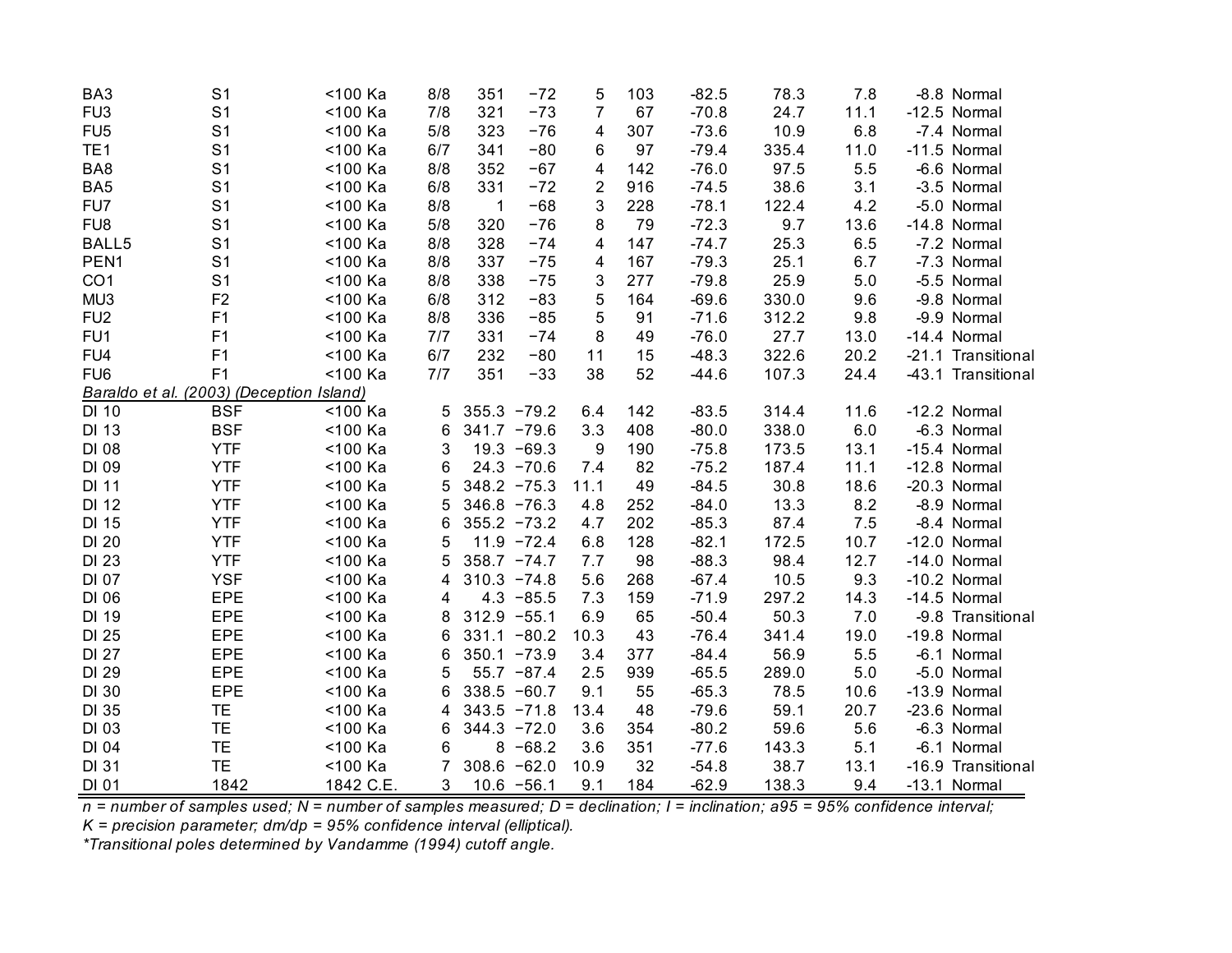*Table S8: Thellier-Thellier Paleointensity Results*

| Locality                    | <b>Site</b> | <b>Sample</b>      | t <sub>vds</sub> | MAD  | - B   | <b>DANG</b> | Z.   | <b>DRATS</b> | n | Intensity $(\mu T)$ |
|-----------------------------|-------------|--------------------|------------------|------|-------|-------------|------|--------------|---|---------------------|
| Davies Dome                 | Flow 1      | DAD <sub>6.3</sub> | 0.43             | 6.8  | 0.054 | 4.0         | 0.07 | 11.9         | 6 | 29.3                |
| Davies Dome                 | Flow 1      | DAD <sub>7.3</sub> | 0.52             | 3.4  | 0.136 | 1.0         | 0.53 | 9.9          | 9 | 20.7                |
| Davies Dome                 |             | Flow 2 DAD16.3     | 0.42             | 5.2  | 0.137 | 2.7         | 0.32 | $-10.7$      | 6 | 40.7                |
| Keltie Head                 | Flow 1      | <b>KLH1.1</b>      | 0.40             | 10.3 | 0.075 | 3.3         | 0.17 | 9.1          | 5 | 47.8                |
| Lachman Mesa Flow 1 LCH10.1 |             |                    | 0.49             | 6.9  | 0.094 | 0.9         | 0.15 | $-16.5$      | 6 | 19.1                |
| Lachman Mesa Flow 1 LCH11.1 |             |                    | 0.49             | 5.7  | 0.077 | 0.7         | 0.14 | 3.1          | 6 | 23.3                |
| Lachman Mesa Flow 2 LCH16.1 |             |                    | 0.52             | 8.4  | 0.084 | 1.4         | 0.16 | 16.5         | 7 | 13.7                |
| The Naze                    |             | Flow $2$ NAZ15.3   | 0.47             | 1.1  | 0.114 | 1.1         | 0.29 | 14.4         | 7 | 22.5                |
| The Naze                    |             | Flow 2 NAZ18.3     | 0.45             | 2.8  | 0.099 | 2.3         | 0.19 | 5.1          | 6 | 19.1                |

*9/102 Samples passed the selection criteria of Lawrence et al. (2009)*

*See Table S2 for explanation of selection criteria*

## *Duplicates*

| The Naze | <b>NAZ15.4</b> | 0.42 | 0.0439<br>ソト | 1.622 | 0.06 | ? 24<br>$12.2^{\circ}$ | 16.3 |
|----------|----------------|------|--------------|-------|------|------------------------|------|

*Definitions:*

*f VDS = NRM fraction (vector difference sum) (Tauxe and Staudigel, 2004)*

*MAD = maximum angle of deviation (Kirschvink, 1980)*

*β = ratio of the standard error to absolute value of the slope (Coe et al., 1978)*

*DANG = deviation of the angle (Pick and Tauxe 1993)*

*Z = zig-zag parameter (Yu and Tauxe, 2005)*

*DRATS = difference ratio sum (Tauxe and Staudigel, 2004)*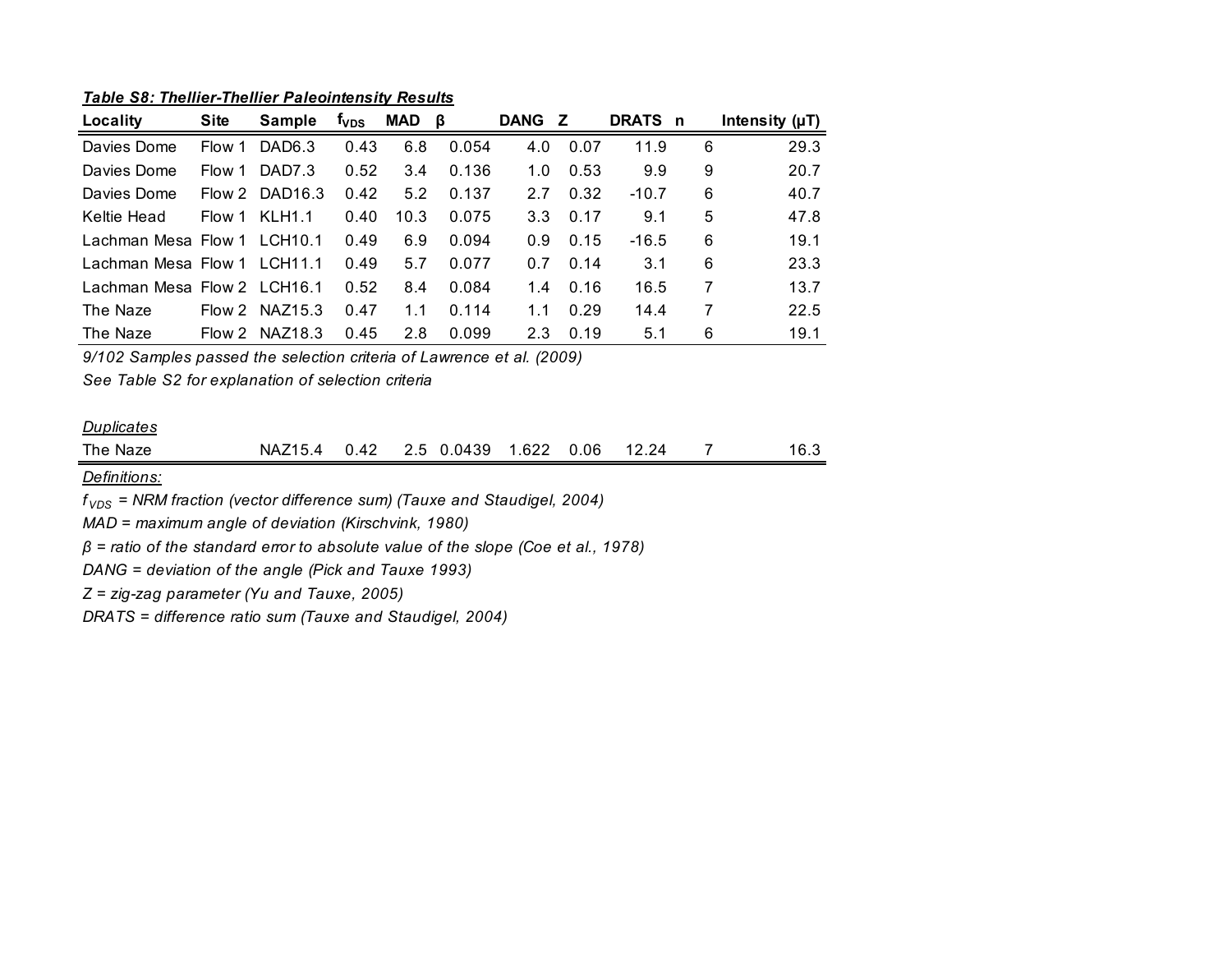| <u> Table S9: Pseudo-Thellier Results</u> |                   |                   |                |                              | <u>Demag Demag</u> |       |      |         |      | <u>ARM ARM</u> |       |     |      | <u>Pseudo Arai</u> |       |      |         |      |      | de Groot Paterson   | de Groot         | Paterson    |
|-------------------------------------------|-------------------|-------------------|----------------|------------------------------|--------------------|-------|------|---------|------|----------------|-------|-----|------|--------------------|-------|------|---------|------|------|---------------------|------------------|-------------|
| Locality                                  | Site              | Sample n          |                | B <sub>1/2</sub> ARM Slope r |                    |       |      | ß       | k    | Slope $r^2$    |       | ß   | k    | Slope $r^2$        |       | f    | ß       | k    |      | Intensity Intensity | Cutoff           | Cutoff      |
| Davies Dome                               | Flow 4            | DVD4              | 9              | 218.3                        | 0.12               | 0.998 | 0.01 | 0.0     | 0.15 | 0.91           | 0.999 | 0.0 | 0.07 | $-7.78$            | 0.997 | 0.60 | 0.0     | 0.09 | 72.0 |                     | 94.9 FAIL        | PASS        |
| Humps Island                              | Neck              | <b>HIA21</b>      | 6              | 247.3                        | 0.38               | 0.993 | 0.72 | 0.0     |      | 1.20           | 1.000 | 0.0 |      | $-3.12$            | 0.992 | 0.37 | 0.0     |      | 37.7 | 38.1                | PASS             | <b>FAIL</b> |
| Humps Island                              | Neck              | <b>HIA24</b>      | 6              | 247.1                        | 10.85              | 0.999 | 1.02 | 0.0     |      | 1.06           | 0.997 | 0.0 |      | $-0.10$            | 0.998 | 0.13 | 0.0     |      | 15.4 |                     | 1.2 PASS         | FAIL        |
| Humps Island                              | Neck              | <b>HIA26</b>      | 9              | 299.1                        | 16.31              | 0.994 | 2.14 | 0.0     |      | 1.20           | 0.994 | 0.0 |      | $-0.07$            | 0.993 | 0.23 | 0.0     |      | 15.2 |                     | 0.9 PASS         | FAIL        |
| Humps Island                              | Neck              | <b>HIA28</b>      | $\overline{7}$ | 275.8                        | 8.87               | 0.991 | 0.65 | 0.0     |      | 1.01           | 0.999 | 0.0 |      | -0.11              | 0.994 | 0.20 | 0.0     |      | 15.5 |                     | 1.4 PASS         | FAIL        |
| <b>Keltie Head</b>                        | Flow 1            | KLH4              | 11             | 121.9                        | 0.17               | 0.998 | 0.01 | 0.0     | 0.14 | 0.92           | 0.999 | 0.0 | 0.15 | -5.34              | 0.998 | 0.60 | 0.0     | 0.05 | 54.0 |                     | 65.1 FAIL        | PASS        |
| Keltie Head                               | Flow 1            | KLH <sub>5</sub>  | 11             | 125.1                        | 0.17               | 0.998 | 0.02 | 0.0     | 0.11 | 0.94           | 0.998 | 0.0 | 0.18 | $-5.53$            | 0.998 | 0.58 | 0.0     | 0.02 | 55.4 |                     | $67.5$ FAIL      | <b>PASS</b> |
| Keltie Head                               | Flow 1            | KLH6              | 11             | 122.6                        | 0.18               | 0.998 | 0.03 | 0.0     | 0.16 | 0.97           | 0.999 | 0.0 | 0.15 | -5.28              | 0.999 | 0.64 | 0.0     | 0.04 | 53.6 |                     | 64.4 FAIL        | PASS        |
| Lachman Mesa                              | Flow 1            | LCH <sub>2</sub>  | 6              | 278.8                        | 0.16               | 0.991 | 0.37 | 0.0     |      | 0.96           | 0.999 | 0.0 |      | -6.14              | 0.995 | 0.48 | 0.0     |      | 59.9 |                     | 74.9 PASS        | FAIL        |
| Lachman Mesa                              | Flow 1            | LCH <sub>3</sub>  | 6              | 284.2                        | 0.18               | 0.994 | 0.32 | 0.0     |      | 0.95           | 0.997 | 0.0 |      | -5.30              | 0.999 | 0.48 | 0.0     |      | 53.7 |                     | 64.6 PASS        | FAIL        |
| Lachman Mesa                              | Flow 1            | LCH <sub>5</sub>  | 8              | 361.6                        | 0.38               | 0.996 | 0.13 | $0.0\,$ | 0.21 | 1.02           | 0.996 | 0.0 | 0.20 | -2.66              | 0.999 | 0.75 | $0.0\,$ | 0.02 | 34.3 | 32.5                | PASS             | FAIL        |
| Lachman Mesa                              | Flow 1            | LCH <sub>6</sub>  | 12             | 378.3                        | 0.43               | 0.991 | 0.17 | 0.0     |      | 1.05           | 0.992 | 0.0 |      | $-2.48$            | 0.999 | 0.82 | 0.0     |      | 32.9 |                     | 30.2 PASS        | FAIL        |
| Lachman Mesa                              | Flow 1            | LCH7              | 12             | 393.0                        | 0.48               | 0.990 | 0.20 | 0.0     |      | 1.05           | 0.996 | 0.0 |      | -2.20              | 0.998 | 0.73 | 0.0     |      | 30.9 |                     | 26.9 PASS        | FAIL        |
| Lachman Mesa                              | Flow 1            | LCH <sub>8</sub>  | 12             | 391.7                        | 0.47               | 0.991 | 0.18 | 0.0     |      | 1.05           | 0.998 | 0.0 |      | $-2.20$            | 0.997 | 0.75 | 0.0     |      | 30.9 |                     | 26.8 PASS        | FAIL        |
| Lachman Mesa                              | Flow 1            | LCH <sub>9</sub>  | 9              | 392.8                        | 0.41               | 0.991 | 0.23 | 0.0     |      | 1.08           | 0.987 | 0.0 |      | $-2.64$            | 0.998 | 0.67 | 0.0     |      | 34.1 | 32.1                | PASS             | FAIL        |
| Lachman Mesa                              | Flow 1            | LCH <sub>10</sub> | $\overline{7}$ | 296.8                        | 0.25               | 0.995 | 0.15 | 0.0     |      | 0.98           | 0.994 | 0.0 |      | $-3.94$            | 1.000 | 0.62 | 0.0     |      | 43.7 |                     | 48.0 PASS        | FAIL        |
| Lachman Mesa                              | Flow 1            | LCH <sub>11</sub> | 6              | 310.0                        | 0.27               | 0.998 | 0.15 | 0.0     | 0.14 | 0.99           | 0.996 | 0.0 | 0.30 | $-3.62$            | 0.998 | 0.58 | $0.0\,$ | 0.14 | 41.4 | 44.2                | PASS             | FAIL        |
| Lachman Mesa                              | Flow 1            | LCH <sub>12</sub> | 12             | 409.5                        | 0.47               | 0.991 | 0.20 | 0.0     |      | 1.09           | 0.993 | 0.0 |      | $-2.33$            | 0.999 | 0.75 | 0.0     |      | 31.8 |                     | 28.4 PASS        | FAIL        |
| Lachman Mesa                              | Flow 2            | LCH <sub>14</sub> | 6              | 265.3                        | 0.22               | 0.995 | 0.21 | 0.0     |      | 0.93           | 0.999 | 0.0 |      | $-4.25$            | 0.998 | 0.51 | 0.0     |      | 46.0 |                     | 51.8 PASS        | FAIL        |
| Lachman Mesa                              | Flow 2            | LCH <sub>15</sub> | 6              | 262.1                        | 0.30               | 0.992 | 0.17 | 0.0     |      | 0.89           | 0.995 | 0.0 |      | -2.97              | 0.998 | 0.52 | 0.0     |      | 36.6 |                     | 36.3 PASS        | FAIL        |
| Lachman Mesa                              | Flow 2            | LCH <sub>18</sub> | 6              | 285.                         | 0.34               | 0.990 | 0.34 | 0.0     |      | 1.02           | 0.998 | 0.0 |      | $-2.95$            | 0.996 | 0.49 | 0.0     |      | 36.4 |                     | 36.0 PASS        | FAIL        |
| Lachman Mesa                              | Flow 2            | LCH <sub>19</sub> | 6              | 234.0                        | 0.12               | 0.996 | 0.14 | 0.0     |      | 0.86           | 0.997 | 0.0 |      | $-7.18$            | 0.992 | 0.48 | 0.0     |      | 67.6 |                     | 87.5 PASS        | FAIL        |
| Lachman Mesa                              | Flow 2            | LCH <sub>20</sub> | 6              | 230.9                        | 0.26               | 0.995 | 1.18 | 0.0     |      | 1.05           | 0.997 | 0.0 |      | $-3.96$            | 0.999 | 0.32 | 0.0     |      | 43.9 |                     | 48.3 PASS        | FAIL        |
| The Naze                                  | Flow 3            | NCM <sub>2</sub>  | 13             | 362.4                        | 1.02               | 0.990 | 0.23 | 0.0     |      | 1.05           | 0.998 | 0.0 |      | $-1.02$            | 0.996 | 0.77 | 0.0     |      | 22.2 |                     | 12.4 PASS        | FAIL        |
| Seymour Island                            | <b>Dike</b>       | SEA1              | 6              | 315.3                        | 1.50               | 0.994 | 0.41 | 0.0     |      | 0.94           | 0.999 | 0.0 |      | $-0.62$            | 0.996 | 0.35 | 0.0     |      | 19.3 |                     | 7.6 PASS         | FAIL        |
| Seymour Island                            | Dike              | SEA <sub>2</sub>  | 7              | 355.3                        | 1.21               | 0.990 | 0.10 | 0.0     | 0.00 | 0.95           | 0.997 | 0.0 | 0.08 | $-0.79$            | 0.997 | 0.78 | $0.0\,$ | 0.06 | 20.5 |                     | 9.6 PASS         | FAIL        |
| Seymour Island                            | Dike              | SEA6              | 6              | 284.4                        | 1.70               | 0.993 | 0.25 | 0.0     |      | 0.90           | 0.997 | 0.0 |      | $-0.53$            | 0.998 | 0.57 | 0.0     |      | 18.6 |                     | 6.5 PASS         | FAIL        |
| Smellie Peak                              | Slide Block       | SMD3              | 6              | 233.2                        | 0.31               | 0.991 | 1.12 | 0.0     |      | 1.06           | 0.999 | 0.0 |      | -3.41              | 0.994 | 0.31 | 0.0     |      | 39.8 |                     | 41.6 PASS        | FAIL        |
| <b>Smellie Peak</b>                       | Flow 1            | SML4              | 6              | 245.1                        | 0.82               | 0.993 | 0.28 | 0.0     |      | 0.95           | 0.997 | 0.0 |      | $-1.15$            | 0.998 | 0.51 | 0.0     |      | 23.1 |                     | <b>14.0 PASS</b> | FAIL        |
| Smellie Peak                              | Flow 2            | SML <sub>15</sub> | 7              | 232.0                        | 1.22               | 0.991 | 0.91 | 0.0     |      | 1.07           | 0.999 | 0.0 |      | $-0.87$            | 0.995 | 0.35 | 0.0     |      | 21.1 |                     | <b>10.6 PASS</b> | FAIL        |
| <b>Smellie Peak</b>                       | Pillows           | SML17             | 6              | 293.3                        | 0.66               | 0.991 | 0.16 | 0.0     |      | 1.03           | 0.998 | 0.0 |      | $-1.56$            | 0.996 | 0.58 | 0.0     |      | 26.1 |                     | <b>19.0 PASS</b> | FAIL        |
| Smellie Peak                              | Pillows           | SML <sub>18</sub> | 13             | 206.4                        | 1.85               | 0.996 | 0.07 | 0.0     | 0.19 | 0.98           | 0.999 | 0.0 | 0.06 | $-0.53$            | 0.998 | 0.85 | 0.0     | 0.13 | 18.5 |                     | 6.4 FAIL         | PASS        |
| Smellie Peak                              | Pillows           | SML <sub>19</sub> | 12             | 301.5                        | 17.41              | 0.996 | 0.22 | 0.0     | 0.19 | 1.02           | 1.000 | 0.0 | 0.01 | $-0.06$            | 0.996 | 0.75 | 0.0     | 0.18 | 15.1 | 0.7                 | <b>PASS</b>      | FAIL        |
| Smellie Peak                              | Pillows           | SML20             | 6              | 330.2                        | 1.07               | 0.997 | 0.28 | 0.0     | 0.18 | 1.01           | 0.999 | 0.0 | 0.17 | $-0.94$            | 0.997 | 0.48 | 0.0     | 0.03 | 21.6 |                     | 11.5 PASS        | FAIL        |
| Smellie Peak                              | Pillows           | <b>SML21</b>      | 6              | 272.0                        | 0.96               | 0.992 | 0.38 | 0.0     |      | 1.00           | 0.998 | 0.0 |      | $-1.03$            | 0.994 | 0.50 | 0.0     |      | 22.3 |                     | <b>12.6 PASS</b> | FAIL        |
| Smellie Peak                              | Pillows           | SML22             | 6              | 300.1                        | 2.42               | 0.993 | 0.49 | 0.0     |      | 0.94           | 0.997 | 0.0 |      | $-0.39$            | 0.996 | 0.52 | 0.0     |      | 17.5 | 4.7                 | <b>PASS</b>      | FAIL        |
| Smellie Peak                              | Pillows           | SML24             | 7              | 304.0                        | 2.81               | 0.991 | 1.31 | 0.0     |      | 1.03           | 0.999 | 0.0 |      | -0.37              | 0.992 | 0.34 | 0.0     |      | 17.4 |                     | 4.5 PASS         | FAIL        |
| <b>Smellie Peak</b>                       | Pillows           | SML27             | 6              | 232.0                        | 1.72               | 0.993 | 1.06 | 0.0     |      | 0.97           | 1.000 | 0.0 |      | $-0.56$            | 0.994 | 0.33 | 0.0     |      | 18.8 | 6.9                 | <b>PASS</b>      | FAIL        |
| Smellie Peak                              | Scoria Cone SML28 |                   | $\overline{7}$ | 318.7                        | 0.29               | 0.997 | 0.15 | 0.0     | 0.18 | 1.04           | 0.996 | 0.0 | 0.22 | $-3.53$            | 0.999 | 0.66 | 0.0     | 0.04 | 40.7 | 43.1                | <b>PASS</b>      | FAIL        |
| Smellie Peak                              | Scoria Cone SML29 |                   | 10             | 316.6                        | 0.39               | 0.990 | 0.17 | 0.0     |      | 0.99           | 0.995 | 0.0 |      | $-2.57$            | 0.998 | 0.83 | 0.0     |      | 33.6 |                     | 31.3 PASS        | FAIL        |
| Smellie Peak                              | Scoria Cone SML30 |                   | 12             | 311.6                        | 0.41               | 0.990 | 0.09 | 0.0     |      | 0.98           | 0.993 | 0.0 |      | $-2.38$            | 0.998 | 0.96 | 0.0     |      | 32.2 |                     | 29.0 PASS        | FAIL        |
| Smellie Peak                              | Scoria Cone SML31 |                   | 8              | 355.6                        | 0.25               | 0.993 | 0.05 | 0.0     | 0.29 | 0.89           | 0.992 | 0.0 | 0.26 | $-3.53$            | 1.000 | 0.79 | 0.0     | 0.05 | 40.7 | 43.1                | PASS             | FAIL        |
| Smellie Peak                              | Scoria Cone SML32 |                   | 9              | 326.2                        | 0.34               | 0.997 | 0.12 | 0.0     | 0.19 | 1.10           | 0.998 | 0.0 | 0.17 | $-3.26$            | 0.999 | 0.71 | 0.0     | 0.01 | 38.7 |                     | 39.8 PASS        | PASS        |
| Smellie Peak                              | Scoria Cone SML33 |                   | 7              | 299.2                        | 0.20               | 0.997 | 0.11 | 0.0     | 0.20 | 0.96           | 0.996 | 0.0 | 0.28 | $-4.71$            | 0.999 | 0.62 | 0.0     | 0.06 | 49.3 | 57.4                | <b>PASS</b>      | FAIL        |
| Smellie Peak                              | Scoria Cone SML34 |                   | 7              | 373.7                        | 0.24               | 0.993 | 0.17 | 0.0     |      | 0.99           | 0.995 | 0.0 |      | -4.08              | 0.999 | 0.68 | 0.0     |      | 44.7 |                     | 49.7 PASS        | FAIL        |
| Smellie Peak                              | Scoria Cone SML36 |                   | $\overline{7}$ | 322.2                        | 0.24               | 0.994 | 0.35 | 0.0     |      | 1.12           | 0.998 | 0.0 |      | -4.69              | 0.998 | 0.53 | 0.0     |      | 49.3 |                     | 57.2 PASS        | FAIL        |
| Smellie Peak                              | Scoria Cone SML37 |                   | 11             | 313.6                        | 0.24               | 0.996 | 0.08 | $0.0\,$ | 0.19 | 1.08           | 0.997 | 0.0 | 0.17 | $-4.50$            | 0.998 | 0.82 | 0.0     | 0.01 | 47.8 |                     | 54.8 PASS        | PASS        |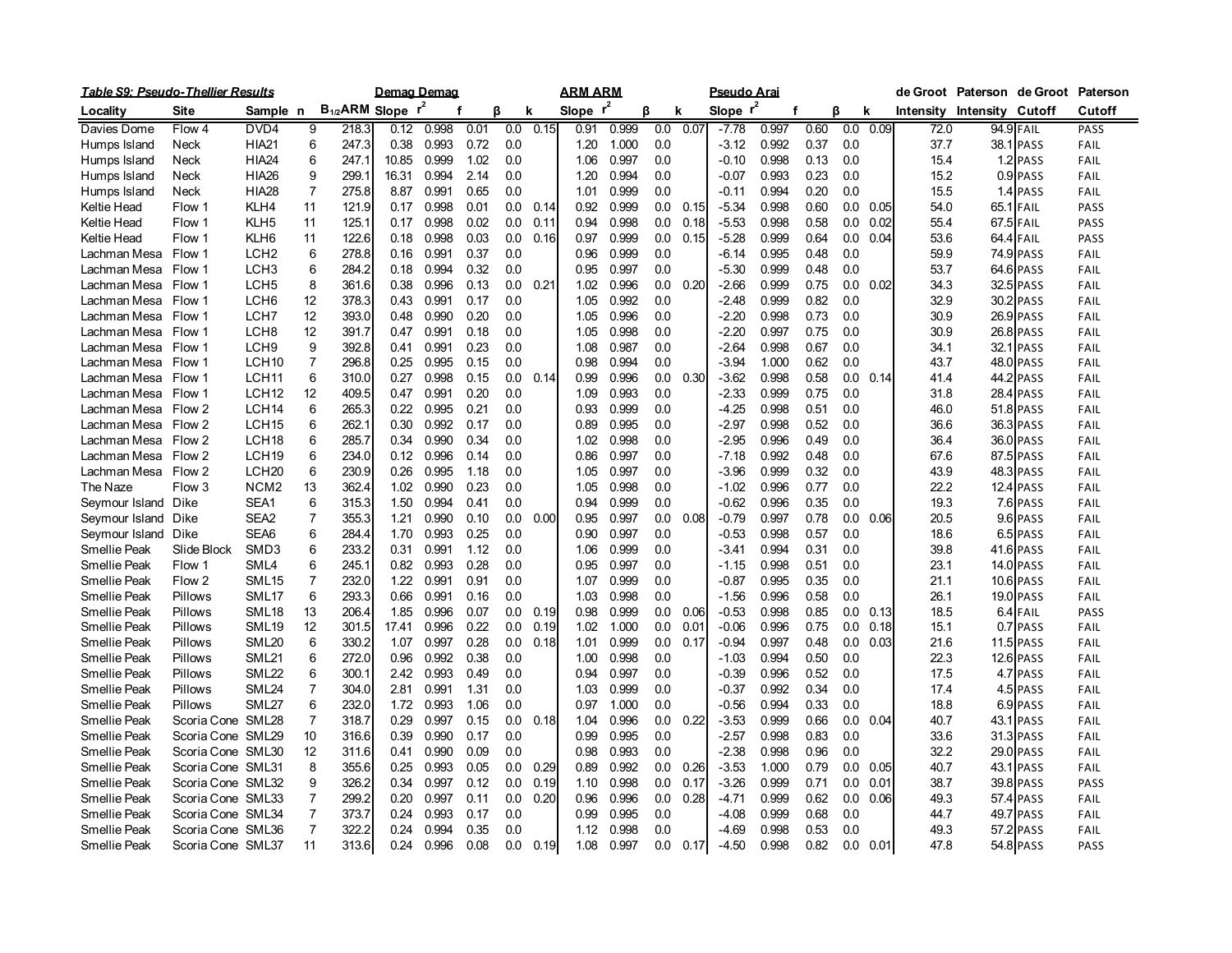| Smellie Peak        | Scoria Cone      | SML38        | 6  | 266.1 | 0.19 | 0.997 | 0.18 | 0.0 | 0.24 | 1.01 | 0.999 | 0.0     | 0.12 | $-5.24$ | 0.998 | 0.56          | 0.0 | 0.12 | 53.3 | 63.9 PASS | FAIL |
|---------------------|------------------|--------------|----|-------|------|-------|------|-----|------|------|-------|---------|------|---------|-------|---------------|-----|------|------|-----------|------|
| <b>Taylor Bluff</b> | Dike             | TBA1         | 17 | 31.5  | 0.18 | 0.995 | 0.00 | 0.0 | 0.14 | 0.97 | 0.998 | 0.0     | 0.16 | $-5.39$ | 0.997 | 0.93          | 0.0 | 0.01 | 54.4 | 65.7 FAIL | PASS |
| <b>Taylor Bluff</b> | Dike             | TBA2         | 16 | 107.6 | 0.18 | 0.998 | 0.00 | 0.0 | 0.11 | 0.97 | 0.998 | 0.0     | 0.16 | $-5.35$ | 0.998 | 0.84          | 0.0 | 0.04 | 54.1 | 65.3 FAIL | PASS |
| <b>Taylor Bluff</b> | Dike             | TBA3         | 17 | 92.9  | 0.19 | 0.996 | 0.01 | 0.0 | 0.08 | 0.98 | 0.999 | $0.0\,$ | 0.11 | $-5.08$ | 0.996 | 0.94          | 0.0 | 0.03 | 52.1 | 62.0 FAIL | PASS |
| <b>Taylor Bluff</b> | Dike             | TBA4         | 17 | 92.0  | 0.19 | 0.995 | 0.00 | 0.0 | 0.13 | 0.97 | 0.998 | 0.0     | 0.14 | $-5.23$ | 0.996 | 0.95          | 0.0 | 0.01 | 53.2 | 63.8 FAIL | PASS |
| <b>Taylor Bluff</b> | <b>Dike</b>      | TBA11        | 6  | 234.7 | 0.27 | 0.992 | 0.90 | 0.0 |      | 1.07 | 0.999 | 0.0     |      | $-3.89$ | 0.994 | 0.41          | 0.0 |      | 43.3 | 47.4 PASS | FAIL |
| <b>Taylor Bluff</b> | Columns          | TBA13        | 14 | 314.7 | 2.22 | 0.996 | 0.08 | 0.0 | 0.14 | 1.01 | 0.998 | 0.0     | 0.12 | $-0.45$ | 0.998 | 0.94          | 0.0 | 0.02 | 18.0 | 5.5 PASS  | PASS |
| <b>Taylor Bluff</b> | Columns          | TBA14        | 13 | 299.4 | 2.87 | 0.996 | 0.06 | 0.0 | 0.11 | 0.99 | 0.996 | 0.0     | 0.17 | $-0.35$ | 0.998 | 0.95          | 0.0 | 0.05 | 17.2 | 4.2 PASS  | PASS |
| <b>Taylor Bluff</b> | Columns          | TBA15        | 17 | 208.7 | 3.29 | 0.997 | 0.01 | 0.0 | 0.12 | 1.00 | 0.997 | 0.0     | 0.11 | $-0.30$ | 0.997 | 0.98          | 0.0 | 0.00 | 16.9 | 3.7 FAIL  | PASS |
| <b>Taylor Bluff</b> | Columns          | TBA16        | 15 | 22.7  | 2.98 | 0.997 | 0.02 | 0.0 | 0.15 | 0.96 | 0.995 | 0.0     | 0.09 | $-0.32$ | 0.996 | 0.75          | 0.0 | 0.10 | 17.0 | 3.9 FAIL  | PASS |
| <b>Taylor Bluff</b> | Columns          | TBA19        | 15 | 22.7  | 1.07 | 0.998 | 0.03 | 0.0 | 0.08 | 1.06 | 0.996 | 0.0     | 0.09 | $-0.99$ | 0.996 | 0.78          | 0.0 | 0.14 | 21.9 | 12.0 FAIL | PASS |
| <b>Taylor Bluff</b> | Columns          | <b>TBA20</b> | 16 | 236.9 | 3.34 | 0.995 | 0.03 | 0.0 | 0.15 | 1.02 | 0.997 | 0.0     | 0.13 | $-0.30$ | 0.995 | 0.99          | 0.0 | 0.02 | 16.9 | 3.7 PASS  | PASS |
| <b>Taylor Bluff</b> | <b>Tuff Cone</b> | TBA26        | 6  | 422.2 | 0.65 | 0.998 | 0.06 | 0.0 | 0.08 | 1.14 | 0.999 | 0.0     | 0.17 | $-1.74$ | 0.997 | 0.54          | 0.0 | 0.26 | 27.5 | 21.2 PASS | FAIL |
| <b>Taylor Bluff</b> | <b>Tuff Cone</b> | TBA27        |    | 523.5 | 1.73 | 0.998 | 0.28 | 0.0 |      | 1.09 | 0.982 | 0.0     |      | $-0.63$ | 0.991 | 0.60          | 0.0 |      | 19.3 | 7.7 PASS  | FAIL |
| <b>Taylor Bluff</b> | <b>Tuff Cone</b> | TBA28        | 16 | 356.8 | 2.61 | 0.990 | 0.19 | 0.0 | 0.20 | 1.06 | 0.996 | 0.0     | 0.12 | $-0.41$ | 0.998 | 0.81          | 0.0 | 0.09 | 17.7 | 4.9 PASS  | FAIL |
| <b>Taylor Bluff</b> | Tuff Cone        | TBA29        | 17 | 348.1 | 2.60 | 0.993 | 0.20 | 0.0 |      | 1.06 | 0.996 | 0.0     |      | $-0.41$ | 0.999 | 0.81          | 0.0 |      | 17.7 | 5.0 PASS  | FAIL |
| <b>Taylor Bluff</b> | <b>Tuff Cone</b> | TBA30        | 17 | 354.7 | 2.65 | 0.992 | 0.20 | 0.0 | 0.15 | 1.08 | 0.996 | 0.0     | 0.01 | $-0.41$ | 0.998 | 0.82          | 0.0 | 0.16 | 17.7 | 5.0 PASS  | FAIL |
| <b>Taylor Bluff</b> | <b>Tuff Cone</b> | TBA34        | 15 | 342.1 | 2.73 | 0.991 | 0.25 | 0.0 |      | 1.05 | 0.995 | 0.0     |      | $-0.38$ | 0.996 | 0.77          | 0.0 |      | 17.5 | 4.7 PASS  | FAIL |
| <b>Taylor Bluff</b> | <b>Tuff Cone</b> | TBA35        | 9  | 365.4 | 1.20 | 0.992 | 0.60 | 0.0 | 0.12 | 1.09 | 0.999 | 0.0     | 0.18 | $-0.90$ | 0.992 | 0.84          | 0.0 | 0.03 | 21.3 | 11.0 PASS | FAIL |
| <b>Taylor Bluff</b> | <b>Tuff Cone</b> | TBA36        | 10 | 372.6 | 2.30 | 0.991 | 0.20 | 0.0 | 0.15 | 1.02 | 0.998 | 0.0     | 0.10 | $-0.44$ | 0.997 | 0.73          | 0.0 | 0.06 | 17.9 | 5.4 PASS  | FAIL |
| <b>Taylor Bluff</b> | <b>Tuff Cone</b> | TBA37        | 17 | 371.2 | 2.74 | 0.993 | 0.29 | 0.0 |      | 1.07 | 0.994 | 0.0     |      | $-0.39$ | 0.996 | 0.74          | 0.0 |      | 17.5 | 4.7 PASS  | FAIL |
| <b>Taylor Bluff</b> | <b>Tuff Cone</b> | TBA38        | 11 | 440.4 | 1.91 | 0.995 | 0.23 | 0.0 | 0.14 | 1.05 | 0.997 | 0.0     | 0.19 | $-0.54$ | 0.996 | 0.72          | 0.0 | 0.04 | 18.7 | 6.6 PASS  | FAIL |
| <b>Taylor Bluff</b> | <b>Tuff Cone</b> | TBA40        | 9  | 484.7 | 1.34 | 0.996 | 0.11 | 0.0 | 0.15 | 1.00 | 0.995 | 0.0     | 0.22 | $-0.75$ | 0.998 | 0.75          | 0.0 | 0.07 | 20.2 | 9.2 PASS  | FAIL |
| <b>Taylor Bluff</b> | <b>Tuff Cone</b> | TBA41        | 11 | 439.5 | 1.96 | 0.997 | 0.34 | 0.0 | 0.11 | 1.10 | 0.998 | 0.0     | 0.18 | $-0.56$ | 0.998 | 0.58          | 0.0 | 0.07 | 18.8 | 6.9 PASS  | FAIL |
| <b>Taylor Bluff</b> | <b>Tuff Cone</b> | TBA42        | 12 | 467.1 | 2.58 | 0.990 | 0.86 | 0.0 |      | 1.30 | 0.983 | 0.0     |      | $-0.51$ | 0.995 | $0.4^{\circ}$ | 0.0 |      | 18.4 | 6.2 PASS  | FAIL |

*60/200 Pass de Groot et al. (2013) selection criteria*

*17/200 Pass Paterson et al. (2016) selection criteria*

*5/200 Pass both sets of selection criteria*

*See Table S3 for explanation of selection criteria*

## *Duplicate Samples*

| Lachman Mesa        | Flow 1            | LCH <sub>5</sub>  | 13 | 361.6        | 0.394        | 0.991 | 0.10 | 0.0 |      | 1.03 | 0.996 | 0.0 |      | $-2.60$ | 0.998 | 0.91 | 0.0 |      | 33.9 | 31.8 PASS | FAIL        |
|---------------------|-------------------|-------------------|----|--------------|--------------|-------|------|-----|------|------|-------|-----|------|---------|-------|------|-----|------|------|-----------|-------------|
| Lachman Mesa        | Flow 1            | LCH <sub>11</sub> | 9  | 310.0        | 0.305        | 0.991 | 0.16 | 0.0 |      | 1.05 | 0.996 | 0.0 |      | $-3.42$ | 0.997 | 0.74 | 0.0 |      | 39.9 | 41.7 PASS | FAIL        |
| Smellie Peak        | <b>Pillows</b>    | SML <sub>19</sub> | 13 | 301.5        | 17.761       | 0.995 | 0.21 | 0.0 |      | 1.02 | 1.000 | 0.0 |      | $-0.06$ | 0.994 | 0.76 | 0.0 |      | 15.1 | 0.7 PASS  | FAIL        |
| <b>Smellie Peak</b> | <b>Pillows</b>    | SML <sub>20</sub> | 10 | 330.2        | 1.1305       | 0.992 | 0.20 | 0.0 |      | 1.02 | 0.999 | 0.0 |      | $-0.89$ | 0.995 | 0.71 | 0.0 |      | 21.2 | 10.9 PASS | FAIL        |
| Smellie Peak        | Scoria Cone SML28 |                   | 13 |              | 318.7 0.3017 | 0.991 | 0.09 | 0.0 |      | 1.03 | 0.995 | 0.0 |      | $-3.42$ | 0.999 | 0.96 | 0.0 |      | 39.9 | 41.7 PASS | FAIL        |
| <b>Smellie Peak</b> | Scoria Cone SML32 |                   | 19 |              | 326.2 0.3375 | 0.990 | 0.06 | 0.0 | 0.19 | 1.04 | 0.992 | 0.0 | 0.17 | $-3.06$ | 0.998 | 0.99 | 0.0 | 0.01 | 37.2 | 37.4 PASS | FAIL        |
| <b>Smellie Peak</b> | Scoria Cone SML33 |                   | 12 |              | 299.2 0.2229 | 0.991 | 0.08 | 0.0 |      | 1.01 | 0.995 | 0.0 |      | $-4.50$ | 0.998 | 0.91 | 0.0 |      | 47.9 | 54.9 PASS | <b>FAIL</b> |
| <b>Smellie Peak</b> | Scoria Cone SML37 |                   | 19 | 313.6 0.2447 |              | 0.991 | 0.05 | 0.0 |      | 1.04 | 0.992 | 0.0 |      | $-4.23$ | 0.997 | 1.00 | 0.0 |      | 45.9 | 51.6 PASS | FAIL        |
| <b>Smellie Peak</b> | Scoria Cone SML38 |                   |    |              | 266.1 0.1876 | 0.996 | 0.14 | 0.0 | 0.25 | 0.98 | 0.997 | 0.0 | 0.2  | -5.24   | 0.999 | 0.65 | 0.0 | 0.06 | 53.3 | 63.9 PASS | FAIL        |
| <b>Taylor Bluff</b> | Columns           | TBA13             | 16 |              | 314.7 2.2016 | 0.991 | 0.06 | 0.0 |      | 0.99 | 0.994 | 0.0 |      | $-0.45$ | 0.997 | 1.01 | 0.0 |      | 18.0 | 5.4 PASS  | FAIL        |
| <b>Taylor Bluff</b> | Columns           | TBA14             | 15 |              | 299.4 2.8639 | 0.991 | 0.05 | 0.O |      | 0.97 | 0.991 | 0.O |      | $-0.34$ | 0.997 | 1.03 | 0.0 |      | 17.2 | 4.1 PASS  | FAIL        |
| <b>Taylor Bluff</b> | Columns           | TBA20             | 17 | 236.9        | 3.4205       | 0.991 | 0.03 | 0.0 |      | 1.02 | 0.997 | 0.0 |      | $-0.30$ | 0.993 | 1.00 | 0.0 |      | 16.8 | 3.6 PASS  | FAIL        |
| <b>Taylor Bluff</b> | <b>Tuff Cone</b>  | TBA26             | 8  |              | 422.2 0.6666 | 0.999 | 0.07 | 0.0 |      | 1.04 | 0.993 | 0.0 |      | $-1.56$ | 0.990 | 0.71 | 0.0 |      | 26.1 | 19.0 PASS | FAIL        |
| <b>Taylor Bluff</b> | <b>Tuff Cone</b>  | TBA38             | 14 | 440.4        | 1.9691       | 0.990 | 0.24 | 0.0 |      | 1.08 | 0.994 | 0.0 |      | $-0.55$ | 0.996 | 0.73 | 0.0 |      | 18.7 | 6.7 PASS  | <b>FAIL</b> |
| <b>Taylor Bluff</b> | <b>Tuff Cone</b>  | TBA40             | 19 | 484.7        | 1.3295       | 0.991 | 0.07 | 0.0 |      | 1.05 | 0.977 | 0.0 |      | $-0.79$ | 0.991 | 1.00 | 0.0 |      | 20.5 | 9.7 PASS  | FAIL        |
| <b>Taylor Bluff</b> | <b>Tuff Cone</b>  | TBA41             | 14 | 439.5        | 1.9255       | 0.991 | 0.25 | 0.0 |      | 1.08 | 0.994 | 0.0 |      | $-0.56$ | 0.998 | 0.70 | 0.0 |      | 18.8 | 6.9 PASS  | FAIL        |

*Definitions:*

*b = slope of the best-fit line*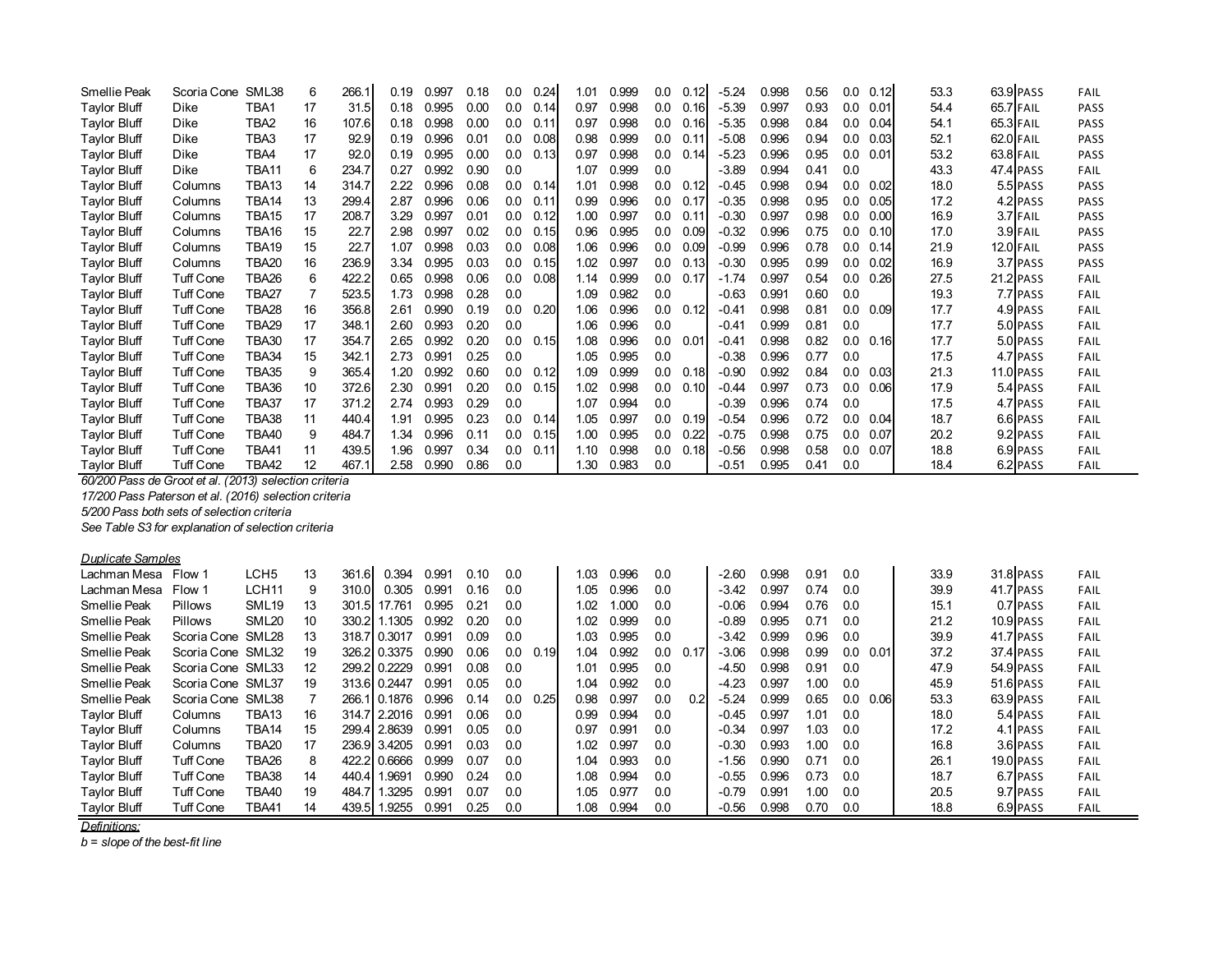*r 2 = correlation coefficient n = number of measurements used f = NRM fraction (Coe et al., 1978) fresid = residual fraction (Paterson et al., 2016) β = ratio of the standard error to absolute value of the slope (Coe et al., 1978) k = curvature of a best-fit circle (Paterson, 2011)*

*B1/2ARM = magnitude of AF for which half the*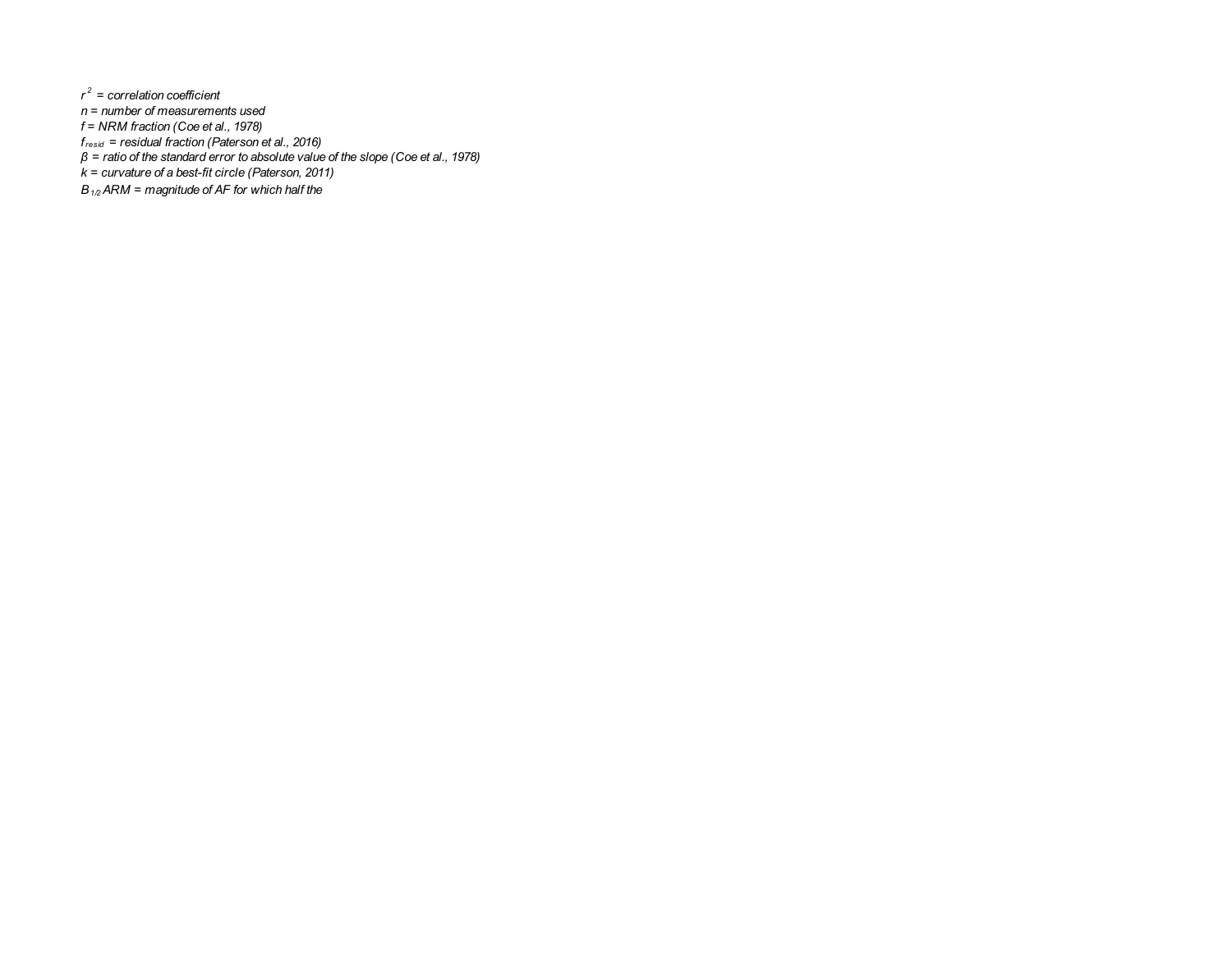*Table S10: Tsunakawa-Shaw Paleointensity Results*

| Location     | <b>Site</b> | Sample n          |                | $f_N$ | $r_{N}$ | $f_T$ | $r_T$ | $b_T$ | Intensity $(\mu T)$ |
|--------------|-------------|-------------------|----------------|-------|---------|-------|-------|-------|---------------------|
| Davies Dome  | Flow 2      | DAD16             | 18             | 97.0  | 0.997   | 88.9  | 0.996 | 1.019 | 37.6                |
| Davies Dome  | Flow 2      | DAD17             | 15             | 89.8  | 0.996   | 83.8  | 0.996 | 1.011 | 49.2                |
| Davies Dome  | Flow 4      | DVD3              | 14             | 73.4  | 0.995   | 95.1  | 0.998 | 0.961 | 76.4                |
| Davies Dome  | Flow 4      | DVD4              | 14             | 79.0  | 0.997   | 95.2  | 0.998 | 0.958 | 68.3                |
| Davies Dome  | Flow 4      | DVD <sub>5</sub>  | $\overline{7}$ | 40.9  | 0.995   | 54.8  | 0.999 | 0.984 | 98.2                |
| Davies Dome  | Flow 4      | DVD <sub>6</sub>  | 12             | 77.8  | 0.996   | 94.8  | 0.999 | 1.002 | 88.3                |
| Davies Dome  | Flow 3      | DVD <sub>8</sub>  | 14             | 66.6  | 0.996   | 94.7  | 0.998 | 0.986 | 62.6                |
| Davies Dome  | Flow 3      | DVD9              | 10             | 60.2  | 0.995   | 61.4  | 0.998 | 1.007 | 84.7                |
| Davies Dome  | Flow 3      | DVD <sub>10</sub> | 13             | 67.3  | 0.995   | 53.9  | 0.998 | 1.003 | 55.1                |
| Keltie Head  | Flow 1      | KLH4              | 14             | 69.6  | 0.998   | 85.7  | 0.996 | 0.965 | 64.1                |
| Keltie Head  | Flow 1      | KLH <sub>5</sub>  | 14             | 67.7  | 0.998   | 84.3  | 0.996 | 0.953 | 65.2                |
| Keltie Head  | Flow 1      | KLH <sub>6</sub>  | 13             | 75.4  | 0.998   | 67.5  | 0.996 | 1.038 | 64.5                |
| Keltie Head  | Flow 1      | KLH8              | 15             | 80.0  | 0.997   | 89.6  | 0.996 | 1.022 | 75.5                |
| Keltie Head  | Flow 1      | KLH9              | 13             | 62.0  | 0.996   | 85.6  | 0.999 | 1.034 | 68.3                |
| Keltie Head  | Flow 1      | KLH10             | 11             | 52.3  | 0.997   | 69.5  | 0.998 | 1.049 | 66.4                |
| Keltie Head  | Flow 1      | KLH11             | 11             | ##### | 0.999   | 75.7  | 0.997 | 1.046 | 66.4                |
| Keltie Head  | Flow 2      | KLH <sub>13</sub> | 8              | 38.0  | 0.995   | 71.5  | 0.998 | 1.023 | 75.5                |
| Keltie Head  | Flow 2      | KLH14             | 8              | 35.8  | 0.996   | 69.1  | 0.998 | 1.001 | 72.5                |
| Keltie Head  | Flow 2      | KLH15             | 8              | 34.7  | 0.995   | 68.0  | 0.999 | 1.006 | 71.2                |
| Keltie Head  | Flow 2      | KLH <sub>20</sub> | $\overline{7}$ | 35.4  | 0.996   | 47.6  | 0.999 | 0.962 | 88.1                |
| Lachman Mesa | Flow 1      | LCH4              | 8              | 45.2  | 0.995   | 63.4  | 1.000 | 0.951 | 52.9                |
| Lachman Mesa | Flow 1      | LCH <sub>5</sub>  | 16             | 60.5  | 0.998   | 78.3  | 1.000 | 0.953 | 33.7                |
| Lachman Mesa | Flow 1      | LCH <sub>6</sub>  | 19             | 84.1  | 0.999   | 98.9  | 1.000 | 0.955 | 32.8                |
| Lachman Mesa | Flow 1      | LCH <sub>7</sub>  | 17             | 77.5  | 0.998   | 98.5  | 1.000 | 0.951 | 30.2                |
| Lachman Mesa | Flow 1      | LCH <sub>8</sub>  | 16             | 75.1  | 0.997   | 97.8  | 1.000 | 0.951 | 30.5                |
| Lachman Mesa | Flow 1      | LCH <sub>9</sub>  | 19             | 83.0  | 0.999   | 98.8  | 1.000 | 0.961 | 34.9                |
| Lachman Mesa | Flow 1      | LCH <sub>10</sub> | 19             | 82.6  | 0.996   | 98.9  | 1.000 | 0.989 | 40.7                |
| Lachman Mesa | Flow 1      | LCH <sub>11</sub> | 18             | 82.1  | 0.998   | 94.7  | 1.000 | 1.033 | 39.8                |
| Lachman Mesa | Flow 1      | LCH <sub>12</sub> | 19             | 80.1  | 0.996   | 98.6  | 1.000 | 0.982 | 34.3                |
| Lachman Mesa | Flow 2      | LCH <sub>13</sub> | 6              | 42.7  | 0.997   | 40.0  | 1.000 | 0.987 | 64.3                |
| Lachman Mesa | Flow 2      | LCH14             | 8              | 55.4  | 0.996   | 55.8  | 1.000 | 0.975 | 55.4                |